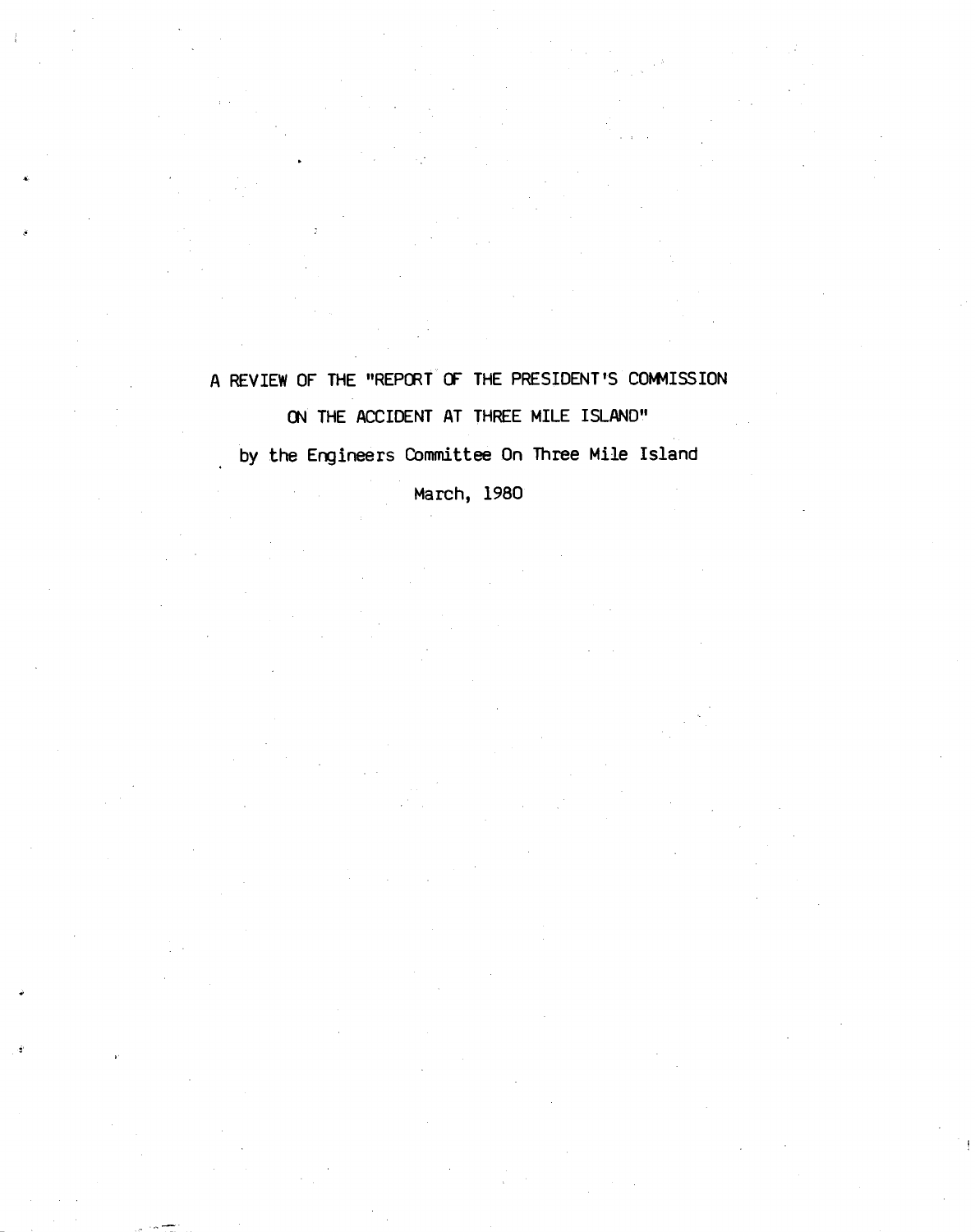$\label{eq:2.1} \frac{1}{\sqrt{2}}\int_{\mathbb{R}^3}\frac{1}{\sqrt{2}}\left(\frac{1}{\sqrt{2}}\right)^2\frac{1}{\sqrt{2}}\left(\frac{1}{\sqrt{2}}\right)^2\frac{1}{\sqrt{2}}\left(\frac{1}{\sqrt{2}}\right)^2\frac{1}{\sqrt{2}}\left(\frac{1}{\sqrt{2}}\right)^2.$  $\mathcal{L}(\mathcal{L}^{\mathcal{L}})$  and  $\mathcal{L}^{\mathcal{L}}$  are the set of the set of  $\mathcal{L}^{\mathcal{L}}$ 

# $\label{eq:2.1} \frac{1}{\sqrt{2}}\int_{\mathbb{R}^3}\frac{1}{\sqrt{2}}\left(\frac{1}{\sqrt{2}}\right)^2\frac{1}{\sqrt{2}}\left(\frac{1}{\sqrt{2}}\right)^2\frac{1}{\sqrt{2}}\left(\frac{1}{\sqrt{2}}\right)^2\frac{1}{\sqrt{2}}\left(\frac{1}{\sqrt{2}}\right)^2\frac{1}{\sqrt{2}}\left(\frac{1}{\sqrt{2}}\right)^2\frac{1}{\sqrt{2}}\frac{1}{\sqrt{2}}\frac{1}{\sqrt{2}}\frac{1}{\sqrt{2}}\frac{1}{\sqrt{2}}\frac{1}{\sqrt{2}}$

 $\sim$  $\label{eq:2.1} \mathcal{L}_{\mathcal{A}}(\mathcal{A})=\mathcal{L}_{\mathcal{A}}(\mathcal{A})=\mathcal{L}_{\mathcal{A}}(\mathcal{A})=\mathcal{L}_{\mathcal{A}}(\mathcal{A})=\mathcal{L}_{\mathcal{A}}(\mathcal{A})=\mathcal{L}_{\mathcal{A}}(\mathcal{A})=\mathcal{L}_{\mathcal{A}}(\mathcal{A})=\mathcal{L}_{\mathcal{A}}(\mathcal{A})=\mathcal{L}_{\mathcal{A}}(\mathcal{A})=\mathcal{L}_{\mathcal{A}}(\mathcal{A})=\mathcal{L}_{\mathcal{A}}(\mathcal{A})=\mathcal{L}_{\mathcal{A}}(\$ 

 $\label{eq:2.1} \mathcal{L}_{\mathcal{A}}(\mathcal{A}) = \frac{1}{2} \sum_{i=1}^n \mathcal{L}_{\mathcal{A}}(\mathcal{A}) \mathcal{L}_{\mathcal{A}}(\mathcal{A}) = \frac{1}{2} \sum_{i=1}^n \mathcal{L}_{\mathcal{A}}(\mathcal{A}) \mathcal{L}_{\mathcal{A}}(\mathcal{A}) = \frac{1}{2} \sum_{i=1}^n \mathcal{L}_{\mathcal{A}}(\mathcal{A}) \mathcal{L}_{\mathcal{A}}(\mathcal{A}) = \frac{1}{2} \sum_{i=1}^n \mathcal{L}_{\mathcal{A}}(\mathcal{A$ . The contribution of the space of  $\mathcal{L}$  is the contribution of the contribution of  $\mathcal{L}$  $\label{eq:R1} \mathcal{A}^{\text{R}}_{\text{max}} = \mathcal{A}^{\text{R}}_{\text{max}} + \mathcal{A}^{\text{R}}_{\text{max}} + \mathcal{A}^{\text{R}}_{\text{max}} + \mathcal{A}^{\text{R}}_{\text{max}}$ 

 $\label{eq:2.1} \frac{1}{\sqrt{2}}\int_{\mathbb{R}^3} \frac{1}{\sqrt{2}}\left(\frac{1}{\sqrt{2}}\right)^2\left(\frac{1}{\sqrt{2}}\right)^2\left(\frac{1}{\sqrt{2}}\right)^2\left(\frac{1}{\sqrt{2}}\right)^2\left(\frac{1}{\sqrt{2}}\right)^2\left(\frac{1}{\sqrt{2}}\right)^2.$  $\label{eq:2.1} \frac{1}{\sqrt{2}}\left(\frac{1}{\sqrt{2}}\right)^{2} \left(\frac{1}{\sqrt{2}}\right)^{2} \left(\frac{1}{\sqrt{2}}\right)^{2} \left(\frac{1}{\sqrt{2}}\right)^{2} \left(\frac{1}{\sqrt{2}}\right)^{2} \left(\frac{1}{\sqrt{2}}\right)^{2} \left(\frac{1}{\sqrt{2}}\right)^{2} \left(\frac{1}{\sqrt{2}}\right)^{2} \left(\frac{1}{\sqrt{2}}\right)^{2} \left(\frac{1}{\sqrt{2}}\right)^{2} \left(\frac{1}{\sqrt{2}}\right)^{2} \left(\$ 

 $\label{eq:2.1} \frac{1}{\sqrt{2}}\int_{\mathbb{R}^3}\frac{1}{\sqrt{2}}\left(\frac{1}{\sqrt{2}}\right)^2\frac{1}{\sqrt{2}}\left(\frac{1}{\sqrt{2}}\right)^2\frac{1}{\sqrt{2}}\left(\frac{1}{\sqrt{2}}\right)^2.$ 

 $\label{eq:2.1} \frac{1}{\sqrt{2\pi}}\int_{\mathbb{R}^3}\frac{1}{\sqrt{2\pi}}\int_{\mathbb{R}^3}\frac{1}{\sqrt{2\pi}}\int_{\mathbb{R}^3}\frac{1}{\sqrt{2\pi}}\int_{\mathbb{R}^3}\frac{1}{\sqrt{2\pi}}\int_{\mathbb{R}^3}\frac{1}{\sqrt{2\pi}}\int_{\mathbb{R}^3}\frac{1}{\sqrt{2\pi}}\int_{\mathbb{R}^3}\frac{1}{\sqrt{2\pi}}\int_{\mathbb{R}^3}\frac{1}{\sqrt{2\pi}}\int_{\mathbb{R}^3}\frac{1$ 

 $\label{eq:2.1} \frac{1}{\sqrt{2}}\sum_{i=1}^n\frac{1}{\sqrt{2}}\left(\frac{1}{\sqrt{2}}\sum_{i=1}^n\frac{1}{\sqrt{2}}\sum_{i=1}^n\frac{1}{\sqrt{2}}\right)\left(\frac{1}{\sqrt{2}}\sum_{i=1}^n\frac{1}{\sqrt{2}}\sum_{i=1}^n\frac{1}{\sqrt{2}}\right).$  $\label{eq:1} \mathcal{L}(\mathcal{L}^{(1)}_{\mathcal{L}}) = \exp\left(-\mathbf{e}^{-\mathbf{e}_{\mathcal{L}}}\mathbf{e}^{-\mathbf{e}_{\mathcal{L}}}\mathbf{e}^{-\mathbf{e}_{\mathcal{L}}}\mathbf{e}^{-\mathbf{e}_{\mathcal{L}}}\mathbf{e}^{-\mathbf{e}_{\mathcal{L}}}\mathbf{e}^{-\mathbf{e}_{\mathcal{L}}}\mathbf{e}^{-\mathbf{e}_{\mathcal{L}}}\right)$  $\alpha_{\rm{eff}}$ 

 $\bullet$  .

 $\label{eq:2} \frac{1}{\sqrt{2}}\int_0^1\frac{dx}{\sqrt{2\pi}}\,dx$ 

 $\mathcal{A}^{\mathcal{A}}$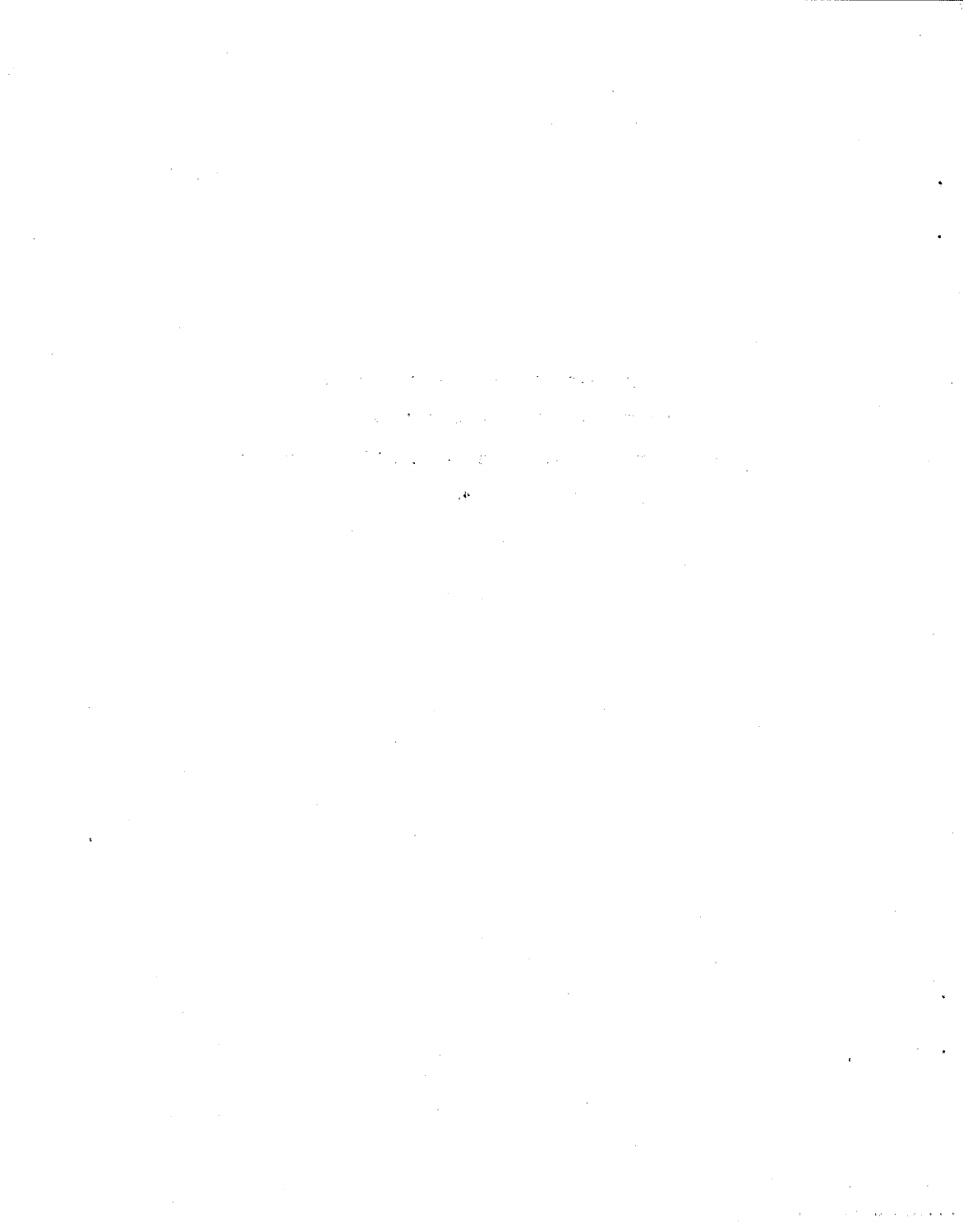### Members and Alternates

### ENGINEERS COMMITTEE ON THREE MILE ISLAND\*

ಾತ್ರವಾಗಿ ತಿ

Seymour Baron, Ph.D. American Society of Mechanical Engineers

Dwight Bellinger, P.E. - Chairman, American Society for Quality COntrol

S. Neal Broome, P.E. Society of Fire Protection Engineers

Spencer Bush, P.E., Ph.D. American Society for Metals

Robert Cunitz, Ph.D. System Safety Society

Brian Dunfield American Association of Cost Engineers

Angelo Giambusso American Nuclear Society

J. Read Holland, Ph.D. The Metallurgical Society of AIME

Philip W. Hufnell, P.E. American Society of Heating, Refrigerating, and Air-Conditioning Engineers

Frank Jenkins, P.E. Institute of Electrical and Electronics Engineers

William Koster, Ph.D. Society of Manufacturing Engineers

Harry Lawroski, P.E., Ph.D. American Institute of *Chemical* Engineers

John O. Mingle, P.E'., Ph.D. National Society of Professional Engineers

Peter A. Morris, Ph.D. American Nuclear Society

William Ramsay, P.E. American Society of Heating, Refrigerating and Air-COnditioning Engineers

John Reiter Society of Naval Architects and Marine Engineers

A.R. Robinson, P.E. American Society of Agricultural Engineers

Gavriel Salvendy, Ph.D. American Institute of Industrial Engineers

otto A. Tennant, P.E. Vice Chairman National Society of Professional Engineers

Harold Walton, Ph.D. American Society of Agricultural Engineers

Ray D. Walton, Jr. American Institute of Chemical Engineers

Monroe Wechsler, Ph.D. The Metallurgical Society of AIME

H. H. Woodson, P.E., Ph.D. Institute of Electrical and Electronics Engineers

\*The names of two members of the Engineers COmmittee do not appear in this Report.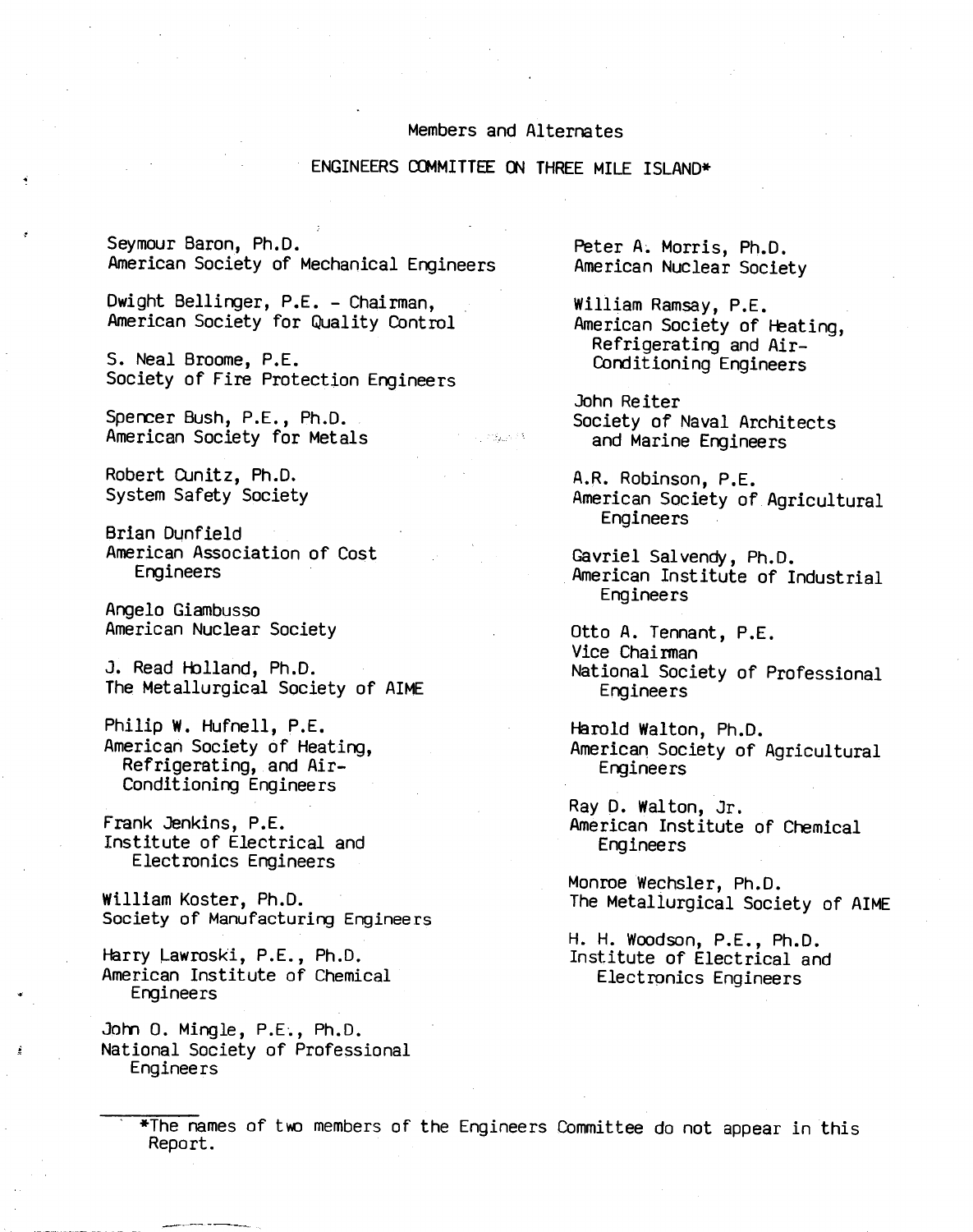$\label{eq:2.1} \frac{1}{2}\int_{\mathbb{R}^3} \frac{1}{\sqrt{2\pi}}\int_{\mathbb{R}^3} \frac{1}{\sqrt{2\pi}}\int_{\mathbb{R}^3} \frac{1}{\sqrt{2\pi}}\int_{\mathbb{R}^3} \frac{1}{\sqrt{2\pi}}\int_{\mathbb{R}^3} \frac{1}{\sqrt{2\pi}}\int_{\mathbb{R}^3} \frac{1}{\sqrt{2\pi}}\int_{\mathbb{R}^3} \frac{1}{\sqrt{2\pi}}\int_{\mathbb{R}^3} \frac{1}{\sqrt{2\pi}}\int_{\mathbb{R}^3} \$ 

 $\label{eq:2.1} \begin{split} \mathcal{L}^{(1)}(x) &= \mathcal{L}^{(1)}(x) \mathcal{L}^{(1)}(x) \mathcal{L}^{(1)}(x) \mathcal{L}^{(1)}(x) \mathcal{L}^{(1)}(x) \mathcal{L}^{(1)}(x) \mathcal{L}^{(1)}(x) \mathcal{L}^{(1)}(x) \mathcal{L}^{(1)}(x) \mathcal{L}^{(1)}(x) \mathcal{L}^{(1)}(x) \mathcal{L}^{(1)}(x) \mathcal{L}^{(1)}(x) \mathcal{L}^{(1)}(x) \mathcal{L}^{(1)}$ 

 $\label{eq:2.1} \frac{1}{\sqrt{2}}\sum_{i=1}^n\frac{1}{\sqrt{2}}\sum_{i=1}^n\frac{1}{\sqrt{2}}\sum_{i=1}^n\frac{1}{\sqrt{2}}\sum_{i=1}^n\frac{1}{\sqrt{2}}\sum_{i=1}^n\frac{1}{\sqrt{2}}\sum_{i=1}^n\frac{1}{\sqrt{2}}\sum_{i=1}^n\frac{1}{\sqrt{2}}\sum_{i=1}^n\frac{1}{\sqrt{2}}\sum_{i=1}^n\frac{1}{\sqrt{2}}\sum_{i=1}^n\frac{1}{\sqrt{2}}\sum_{i=1}^n\frac$ 

 $\label{eq:2} \begin{split} \mathcal{L}_{\text{max}} &= \frac{1}{2} \sum_{i=1}^{N} \frac{1}{2} \sum_{i=1}^{N} \frac{1}{2} \sum_{i=1}^{N} \frac{1}{2} \sum_{i=1}^{N} \frac{1}{2} \sum_{i=1}^{N} \frac{1}{2} \sum_{i=1}^{N} \frac{1}{2} \sum_{i=1}^{N} \frac{1}{2} \sum_{i=1}^{N} \frac{1}{2} \sum_{i=1}^{N} \frac{1}{2} \sum_{i=1}^{N} \frac{1}{2} \sum_{i=1}^{N} \frac{1}{2} \sum$ 

 $\label{eq:2.1} \mathcal{L}(\mathcal{L}(\mathcal{L}))=\mathcal{L}(\mathcal{L}(\mathcal{L}))=\mathcal{L}(\mathcal{L}(\mathcal{L}))=\mathcal{L}(\mathcal{L}(\mathcal{L}))=\mathcal{L}(\mathcal{L}(\mathcal{L}))=\mathcal{L}(\mathcal{L}(\mathcal{L}))=\mathcal{L}(\mathcal{L}(\mathcal{L}))=\mathcal{L}(\mathcal{L}(\mathcal{L}))=\mathcal{L}(\mathcal{L}(\mathcal{L}))=\mathcal{L}(\mathcal{L}(\mathcal{L}))=\mathcal{L}(\mathcal{L}(\mathcal{L}))=\mathcal{L}(\mathcal{L}(\$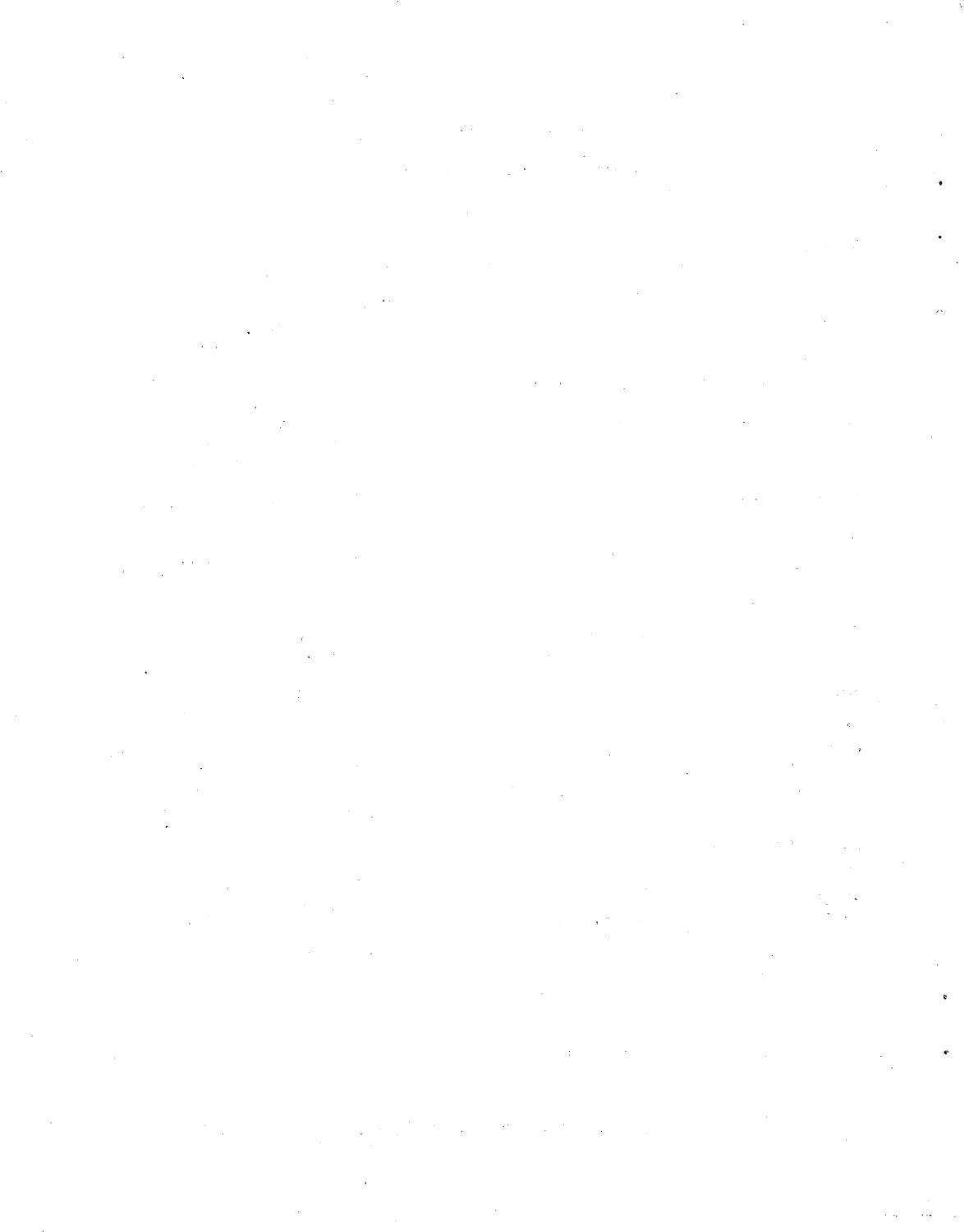### Table of Contents

ÿ.

 $\hat{\boldsymbol{\sigma}}$ 

 $\hat{\mathbf{S}}$ 

| II. ISSUES RELATING TO SYSTEM DESIGN, CONSTRUCTION,<br>OPERATION, AND MAINTENANCE                        | $2 - 4$ |
|----------------------------------------------------------------------------------------------------------|---------|
| III. ISSUES RELATING TO SYSTEM SAFETY MANAGEMENT                                                         | $5 - 6$ |
| IV. ISSUES RELATING TO EMERGENCY MANAGEMENT                                                              |         |
| V. ISSUES RELATING TO REGULATION AND LEGISLATION                                                         | 8       |
| APPENDIX - Biography - Members and Alternates of the<br>$\Gamma$ maineann Connthine as Thurs 1113, 7 a 1 |         |

 $\mathcal{L}_{\mathcal{A}}$ 

Engineers Committee on Three Mile Island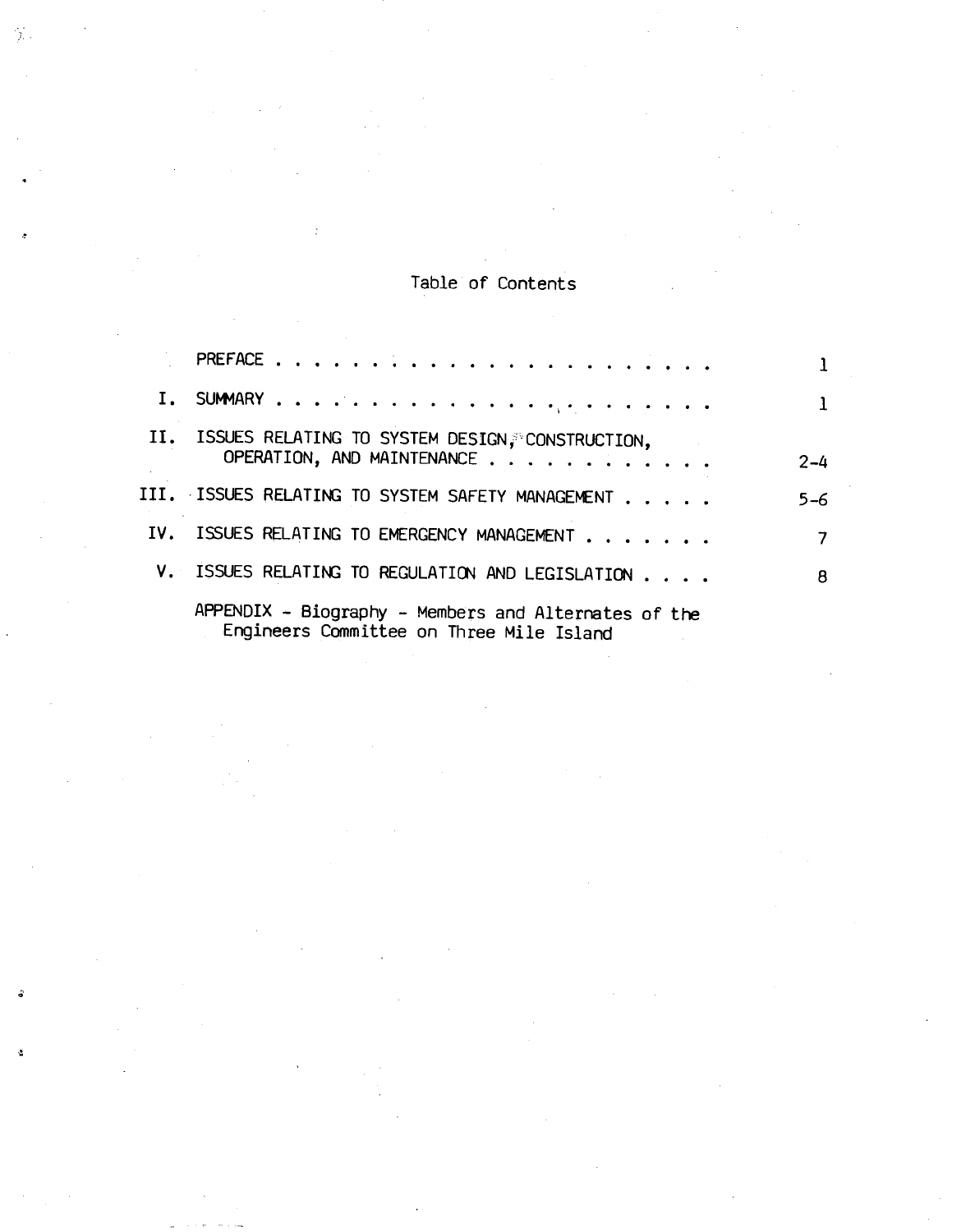$\label{eq:2.1} \frac{1}{\sqrt{2}}\int_{0}^{\infty}\frac{1}{\sqrt{2\pi}}\left(\frac{1}{\sqrt{2\pi}}\right)^{2}d\mu\,d\mu\,.$ 

 $\langle \alpha \rangle$ 

 $\label{eq:2.1} \frac{1}{\sqrt{2}}\int_{\mathbb{R}^3}\frac{1}{\sqrt{2}}\left(\frac{1}{\sqrt{2}}\right)^2\frac{1}{\sqrt{2}}\left(\frac{1}{\sqrt{2}}\right)^2\frac{1}{\sqrt{2}}\left(\frac{1}{\sqrt{2}}\right)^2\frac{1}{\sqrt{2}}\left(\frac{1}{\sqrt{2}}\right)^2.$  $\label{eq:2.1} \mathcal{L}(\mathcal{L}^{\mathcal{L}}_{\mathcal{L}}(\mathcal{L}^{\mathcal{L}}_{\mathcal{L}})) \leq \mathcal{L}(\mathcal{L}^{\mathcal{L}}_{\mathcal{L}}(\mathcal{L}^{\mathcal{L}}_{\mathcal{L}})) \leq \mathcal{L}(\mathcal{L}^{\mathcal{L}}_{\mathcal{L}}(\mathcal{L}^{\mathcal{L}}_{\mathcal{L}})) \leq \mathcal{L}(\mathcal{L}^{\mathcal{L}}_{\mathcal{L}}(\mathcal{L}^{\mathcal{L}}_{\mathcal{L}})) \leq \mathcal{L}(\mathcal{L$ 

 $\label{eq:2.1} \frac{1}{2}\sum_{i=1}^n\frac{1}{2}\sum_{j=1}^n\frac{1}{2}\sum_{j=1}^n\frac{1}{2}\sum_{j=1}^n\frac{1}{2}\sum_{j=1}^n\frac{1}{2}\sum_{j=1}^n\frac{1}{2}\sum_{j=1}^n\frac{1}{2}\sum_{j=1}^n\frac{1}{2}\sum_{j=1}^n\frac{1}{2}\sum_{j=1}^n\frac{1}{2}\sum_{j=1}^n\frac{1}{2}\sum_{j=1}^n\frac{1}{2}\sum_{j=1}^n\frac{1}{2}\sum_{j=1}^n\$ 

 $\label{eq:2.1} \frac{1}{2} \sum_{i=1}^n \frac{1}{2} \sum_{i=1}^n \frac{1}{2} \sum_{j=1}^n \frac{1}{2} \sum_{i=1}^n \frac{1}{2} \sum_{i=1}^n \frac{1}{2} \sum_{j=1}^n \frac{1}{2} \sum_{j=1}^n \frac{1}{2} \sum_{j=1}^n \frac{1}{2} \sum_{j=1}^n \frac{1}{2} \sum_{j=1}^n \frac{1}{2} \sum_{j=1}^n \frac{1}{2} \sum_{j=1}^n \frac{1}{2} \sum_{j=1}^n \frac{$ 

 $\label{eq:2.1} \frac{1}{\sqrt{2}}\int_{\mathbb{R}^3}\frac{1}{\sqrt{2}}\left(\frac{1}{\sqrt{2}}\right)^2\frac{1}{\sqrt{2}}\left(\frac{1}{\sqrt{2}}\right)^2\frac{1}{\sqrt{2}}\left(\frac{1}{\sqrt{2}}\right)^2\frac{1}{\sqrt{2}}\left(\frac{1}{\sqrt{2}}\right)^2\frac{1}{\sqrt{2}}\left(\frac{1}{\sqrt{2}}\right)^2\frac{1}{\sqrt{2}}\frac{1}{\sqrt{2}}\frac{1}{\sqrt{2}}\frac{1}{\sqrt{2}}\frac{1}{\sqrt{2}}\frac{1}{\sqrt{2}}$ 

 $\label{eq:2.1} \frac{1}{\sqrt{2}}\int_{\mathbb{R}^3}\frac{1}{\sqrt{2}}\left(\frac{1}{\sqrt{2}}\right)^2\frac{1}{\sqrt{2}}\left(\frac{1}{\sqrt{2}}\right)^2\frac{1}{\sqrt{2}}\left(\frac{1}{\sqrt{2}}\right)^2\frac{1}{\sqrt{2}}\left(\frac{1}{\sqrt{2}}\right)^2.$ 

 $\label{eq:2.1} \frac{1}{\sqrt{2\pi}}\int_{0}^{\infty} \frac{1}{\sqrt{2\pi}}\left(\frac{1}{\sqrt{2\pi}}\right)^{2\alpha} \frac{1}{\sqrt{2\pi}}\int_{0}^{\infty} \frac{1}{\sqrt{2\pi}}\left(\frac{1}{\sqrt{2\pi}}\right)^{\alpha} \frac{1}{\sqrt{2\pi}}\frac{1}{\sqrt{2\pi}}\int_{0}^{\infty} \frac{1}{\sqrt{2\pi}}\frac{1}{\sqrt{2\pi}}\frac{1}{\sqrt{2\pi}}\frac{1}{\sqrt{2\pi}}\frac{1}{\sqrt{2\pi}}\frac{1}{\sqrt$  $\label{eq:2.1} \mathcal{L}_{\mathcal{A}}(\mathcal{A})=\mathcal{L}_{\mathcal{A}}(\mathcal{A})\otimes\mathcal{L}_{\mathcal{A}}(\mathcal{A}).$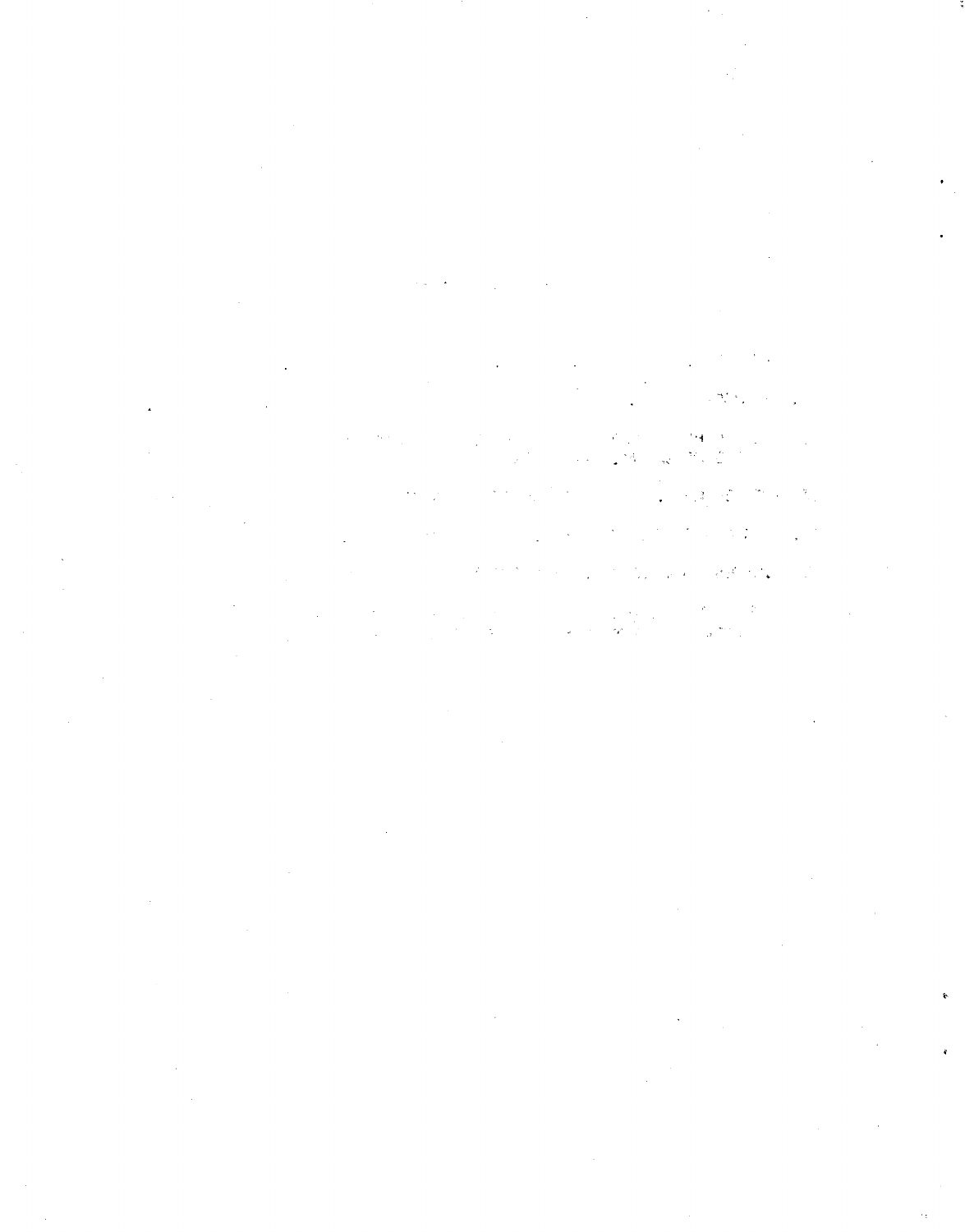#### PREFACE

The Engineers Committee on Three. Mile Island is composed of members from sixteen nationally-recognized professional engineering societies. The viewpoints expressed in this report represent those of the Committee and not the societies. The National Society of Professional Engineers (NSPE) acted in a coordinating role to form this Committee in August, 1979. The purpose of the Oommittee is to contribute to and form independent engineering reviews of the reports of the official investigations of the Three Mile Island accident. These investigations investigations of the Three Mile Island accident. include the Nuclear Regulatory Commission's Special Inquiry Group, the investigation of the Senate Subcommittee on Nuclear Regulation, and the President's Commission on the Accident at Three Mile Island, which is the subject of this review. Through these activities, the Committee is working to make technical contributions to the investigation process and to help achieve a more effective understanding, interpretation and use of these reports on the part of government, industry, and the general public. Details relating to the qualifications of the members of the Engineers Committee are provided in the Appendix.

#### I. SUMMARY

The findings of the Engineers Committee on Three Mile Island are offered in this report as a corollary to, and are based upon the content of, the "Report of the President's Commission on the Accident at Three Mile Island". We have taken some exception to the Report and have provided additional recommendations in a number of specialized engineering areas. We have addressed issues in the following areas:

- 1. system design, construction, operation and maintenance;
- 2. system safety management;
- 3. emergency management; and
- 4. regulation and legislation.

The Commission's Report is one with which most groups can generally concur. As stated in the Report, fundamental changes need to be made to assure the ongoing, safe operation of commercial nuclear power. The accident--while having insignificant consequences on public health and welfare--nevertheless indicated that improvements could and should be made.

From an engineering standpoint, the "defense in depth" approach The accident of the system design proved itself in actual operation. demonstrated that the system of equipment performed well. The Commission reported, however, that operation, maintenance, training, management and reputation of the Three Mile Island system needed improvement. The accident also demonstrated that equipment modifications can contribute to further improvements in the safety of existing and future reactors in this country.

The nuclear industry and the Nuclear Regulatory Commission (NRC) have responded in a positive manner. Since the accident, they are developing and initiating new procedures to correct potential problems.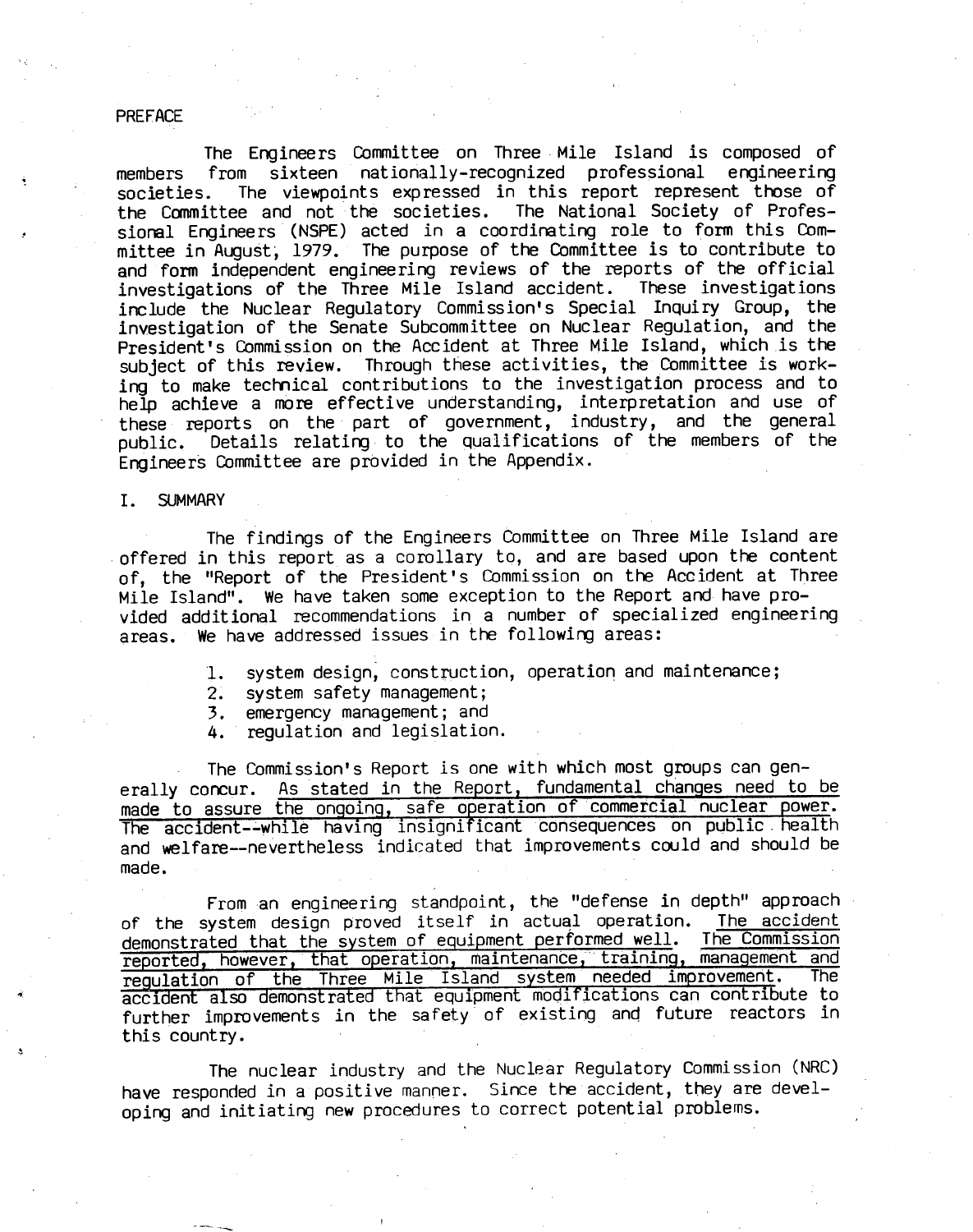II. ISSUES RELATING TO SYSTEM DESIGN, CONSTRUCTION, OPERATION AND MAINTENANCE ...

1,.

出

-9 式.

> ;<br>;; .

The Engineers Committee supports the Commission's conclusion that the Three Mile Island accident did not indicate that nuclear power is inherently too dangerous to expand as a form of power generation. The<br>design, construction, operation and maintenance of nuclear power plants The. require a demanding and complex technology. However, the engineering profession has the necessary skill, competence and enterprise to enable nuclear power to fulfill its promise of safely and effectively providing the electric power upon which modern society depends.

The Commission's Report identified certain inadequacies in the combined performance of the reactor manufacturer, architect-engineers, utility company and the Nuclear Regulatory Commission. Because of these inadequacies, what should have been a minor accident became a major national event. The result may be the:reduction of public confidence in nuclear technology at a time when a growing energy crisis is threatening<br>the boalth and survival of our economic system and our nation. In the the health and survival of our economic system and our nation. areas of system design, construction; operation and maintenance, **we** submit the following recommendations, based upon the conclusions of the Commission's Report:

- n 3 Report.<br>a. Better attention should be paid to system and component failures and part icularly those incidents which impair plant safety. These incidents should be better analyzed and more effectively communicated throughout the industry. A central agency should be charged with ensuring that effective preventive and corrective actions are taken to avoid future accidents. A "systems approach" which gi yes more attention to single and multiple "lowerconsequence but higher-probability occurrences" that threaten the safety of nuclear systems should be applied throughout the phases of design, construction, operation and maintenance. This approach should utilize the techniques of systems engineering, reliability, systems safety, human factors and quality assurance.
- The issues relating to human factors, operator errors, b. and man-machine interrelationships in such areas as instrumentation and control room design should receive <u>full technical visibility to aid in the prevention of</u> future accidents through the formal programmatic application of established human engineering techniques. These human factors engineering principles include:

-hardware design of man-machine systems; -personnel selection criteria and procedures; and -personnel training programs.

The application of these techniques has shown that human errors and operator errors can be significantly reduced and their effects. minimized. An example of the improvements that can be achieved by applying human factors

 $-2 -$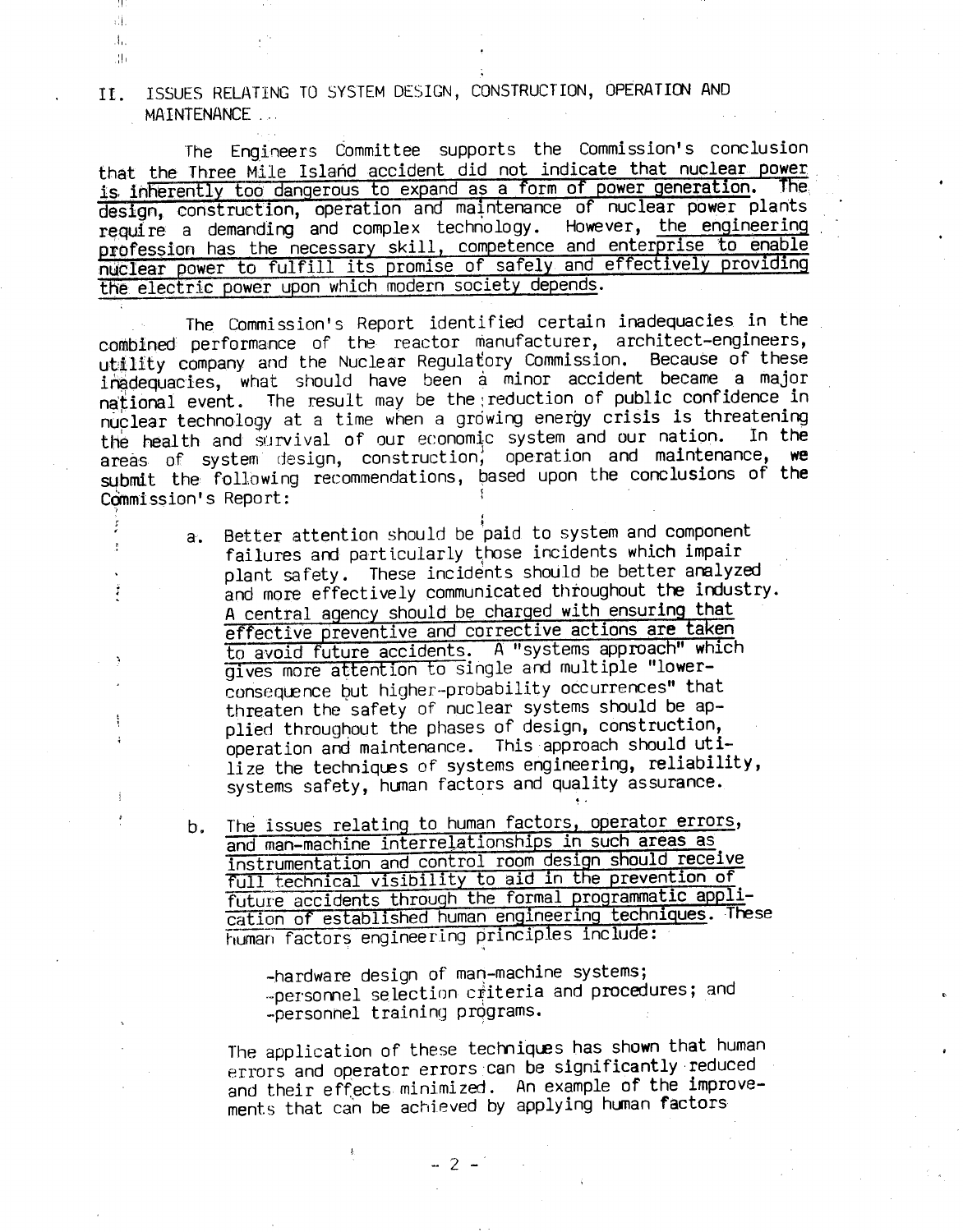engineerirg is the "advance control room design" developed within the nuclear industry prior to the accident. These advance control rooms are noteworthy for more reliable acquisition, clearer presentation of information, more effective information management and factor information retrieval. These and other design features also greatly increase; the operator's ability to manage the reactor's safety control system during incidents and abnormal conditions.

The central methodology applicable to all three principles is the performance of job and skills analysis, and the utilization of the combined disciplines of psychology, physiology, and industrial engineering. The use of this methodology can prevent the occurrence of situations where the operator's information processing capacity is overloaded, eliminate the confusing presentation of information, and establish an appropriate hierarchy of alarm indications. Job-skills analyses are also essential to the proper design of training simulators and the retraining of personnel.

c. The Commission's Report did not address the desirability of a detailed, postmortem engineering analysis being performed on the core and core materials. The Committee believes these analyses are essential to establish a basis for possible design improvements for future facilities and to further evaluate the effects of the accident

The Commission's Report finds that "The nature and extent of damage to the core is not likely to be known with assurance until the core materials are recovered and carefully examined." Preliminary estimates of the extent of zirconium cladding oxidation and cladding failure and comments on fuel temperatures and melting, possible fuel-zirconium oxide reactions, control rod melting, mechanical blockage of coolant paths by slumping or falling fuel rod material, and lack of physical contact between core materials and the reactor vessel are included in the findings. The core support materials, core design, fuel form, fuel cladding, and reactor vessel are integral parts of the "defense-in-depth" design approach used to assure nuclear reactor safety. It now appears that the TMI-2 core damage was less, and concomitantly the radioactivity released from the core to the containment was less than had been assumed in the Rasmussen safety study, WASH-1400. From an engineering viewpoint, it is important to understand that core performance and reaction during the TMI accident. This requires a detailed post-accident study of the core, the core materials, support materials, reactor internals and pressure vesse 1.

- 3 -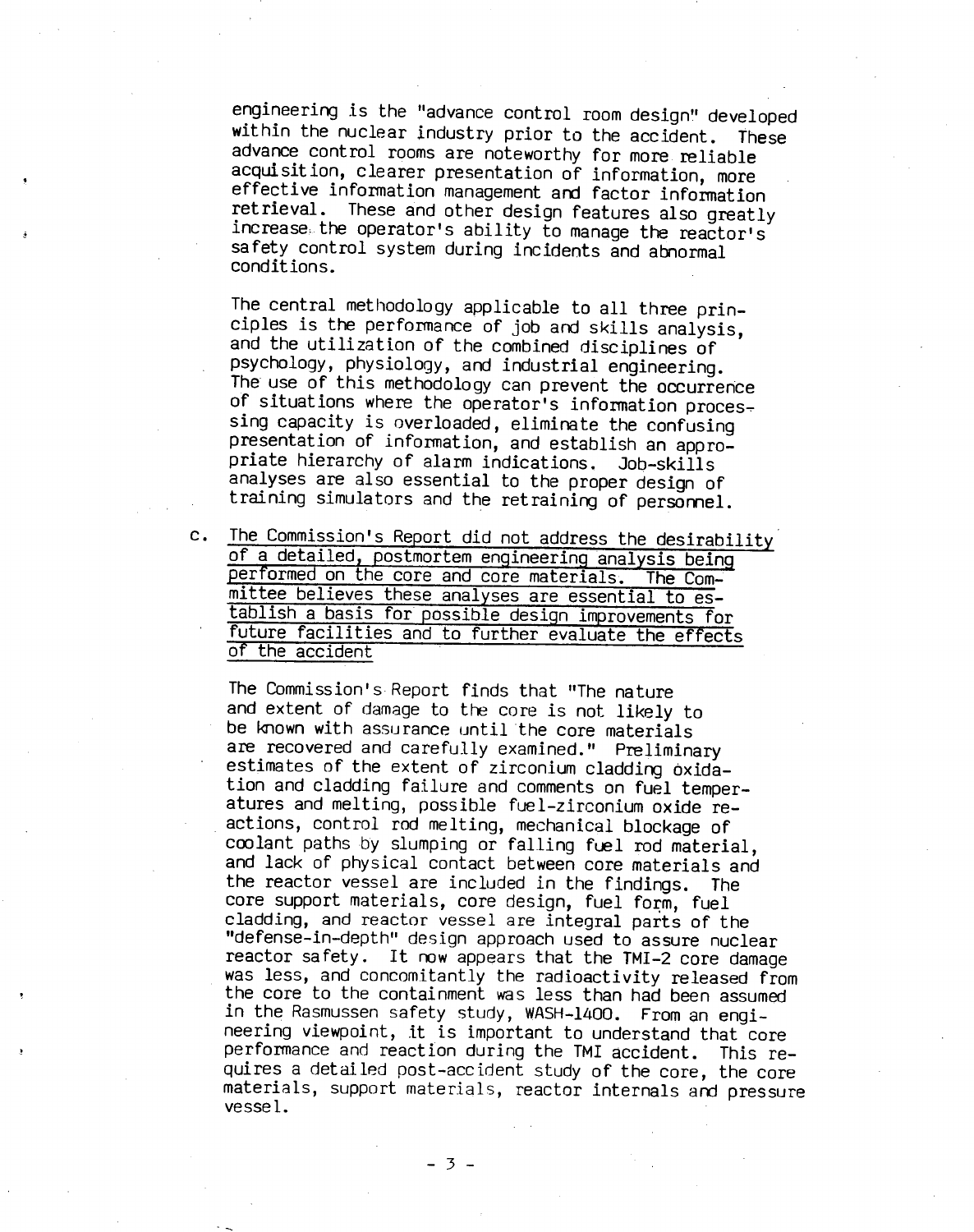These components and materials represent a vast store of valuable information. Any removal and handling of parts should be accomplished to preserve the integrity of the information. This' is a rare opportunity to study first-hand the structural and material effects of a severe reactor transient. These studies could permit the assessment of code predictions and the subsequent improvement in the accuracy of the predic-In addition, evaluation of engineering margins can be tions. performed, and better estimates can be made of the safety risks associated with cladding failure and the partial core melting. Improved thermalhydraulic analyses of core cooling by water-steam phases should also result from these studies. Material reactions such as zirconium oxidation, fuel-clad reactions, rates of boron and hydrogen permeation and their effects are some of the potential study areas likely to yield results very useful to improve our understanding of the consequences of reactor transients. It is recommended that careful attention be paid to the study of the damaged core. The current joint EPRI/DOE/NRC task group planning the TMI-2 core studies should be fully supported and the recommendations carefully weighed.

iii<br>iii<br>iiii

 $d_{\star}$ The "long-term neglect" of maintenance that was reported at TMI-1 deserves more attention than it was originally given. The safety and performance of nuclear systems are dependent upon the adequacy of the maintenance programs utilized for the prevention and the correction of systems failures. The NRC, industry and manufacturers should give more attention to the engineering development, review and control of maintenance plans, procedures, training, equipment and management to assure the reliability and safety of nuclear systems. This not only requires close integration of the maintenance engineering and maintenance management functions, but also requires a systems engineering approach which utilizes reliability and systems safety engineering, data and analytical techniques. During the regulatory process, the system design process, and throughout the operating life of the system, constant consideration should be given to the planning, control and implementation of maintenance functions.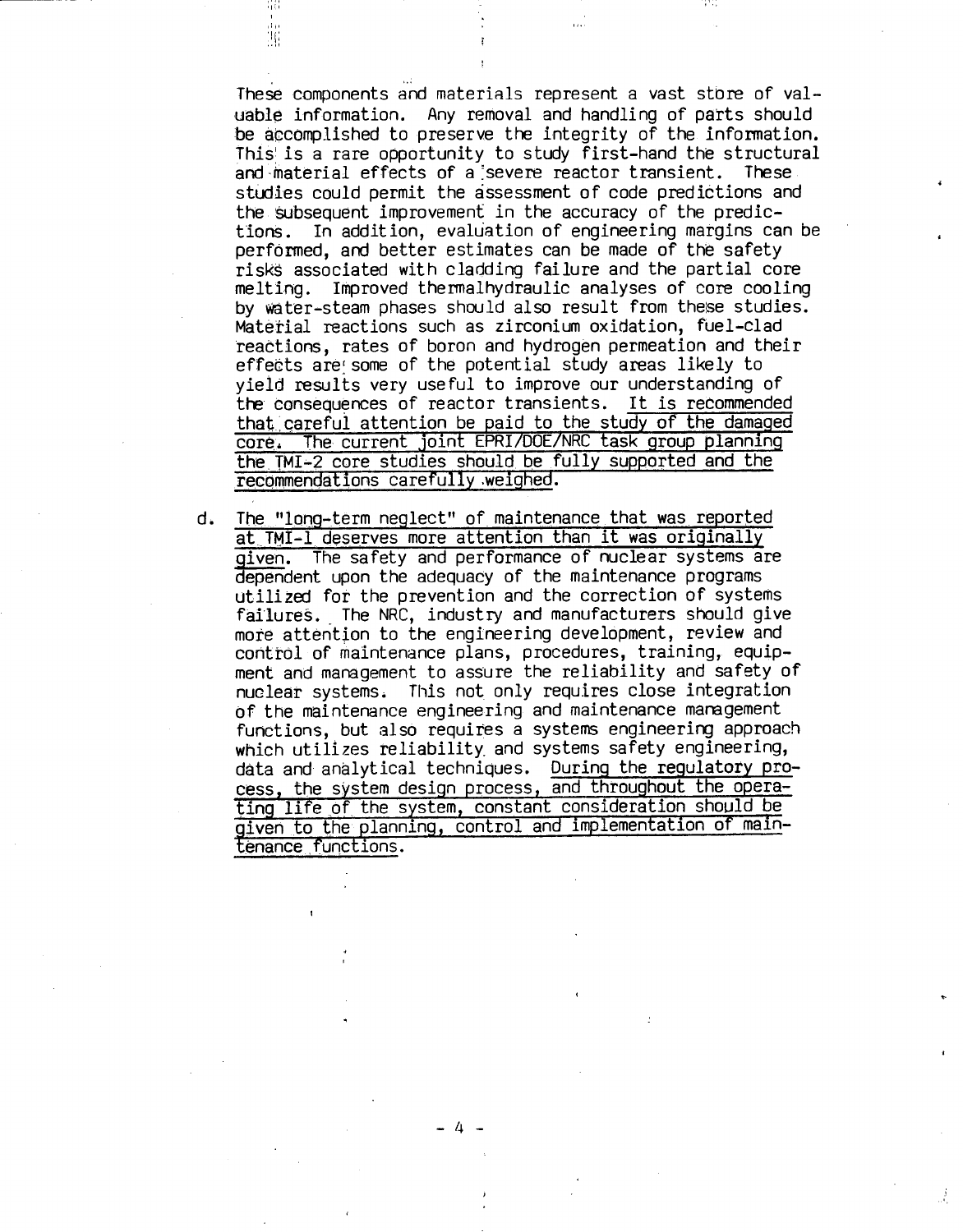### III. ISSUES RELATING TO SYSTEM SAFETY MANAGEMENT

System safety considerations are inseparable from all of the issues raised by the accident at Three Mile Island. The safety of nuclear systems is dependent upon the degree of excellence achieved in system design, procurement, construction, installation, operation, maintenance<br>and requlation. The variables affecting each step of these processes The variables affecting each step of these processes must be controlled if system safety is to be achieved. This control can be achieved by the use of the methodologies included in systems safety and the assurance sciences (e.g., reliability engineering, quality assurance, human factors and systems engineering).

Because the Commission's Report does not concern itself with the subject of systems safety engineering, the following important supplementary recommendations are given:

- a. There is a need to establish a cooperative government/ industry safety engineering effort to continually evaluate, monitor and report on nuclear safety. This activity should include a data bank staffed by enough qualified engineers to facilitate the collection, processing, analysis and distribution-of data from operating plants and new system designs which are significant to the control of nuclear systems safety. The data would include failure event reports, proposed design changes or proposed changes in operational and maintenance procedures and concepts, instrumentation and controls, reports of accidents and accident-aversions, and other technical information pertinent to the assurance of system safety. The center could be a focal point for coordination with, and assistance to, the NRC and industry for the resolution of safety issues.
- b. The accident demonstrated the need for improving the NRC analysis and classification system used to identify safetyrelated items. The approach to system analysis in the past was "piecemeal", not a unified "systems" approach. Therefore, it is recommended that a joint industry/NRC working group be established to develop the criteria and<br>methodology for the classification, analysis and control of working group be established to develop the criteria and safety-related elements of nuclear systems. The scope of this effort should include all system elements -- *i.e.,* hardware, software, and the operational and maintenance concepts and policies.
- c. This Committee endorses the Commission's recommendation that generic safety issues should be resolved by rulemaking rather than relitigation in adjudicative hearings for each new power plant.
- d. To provide a basis for the technical visibility and management control needed for system safety throughout the life cycle of nuclear facilities, it is recommended that a fulltime technical staff, readily accessible to the facility and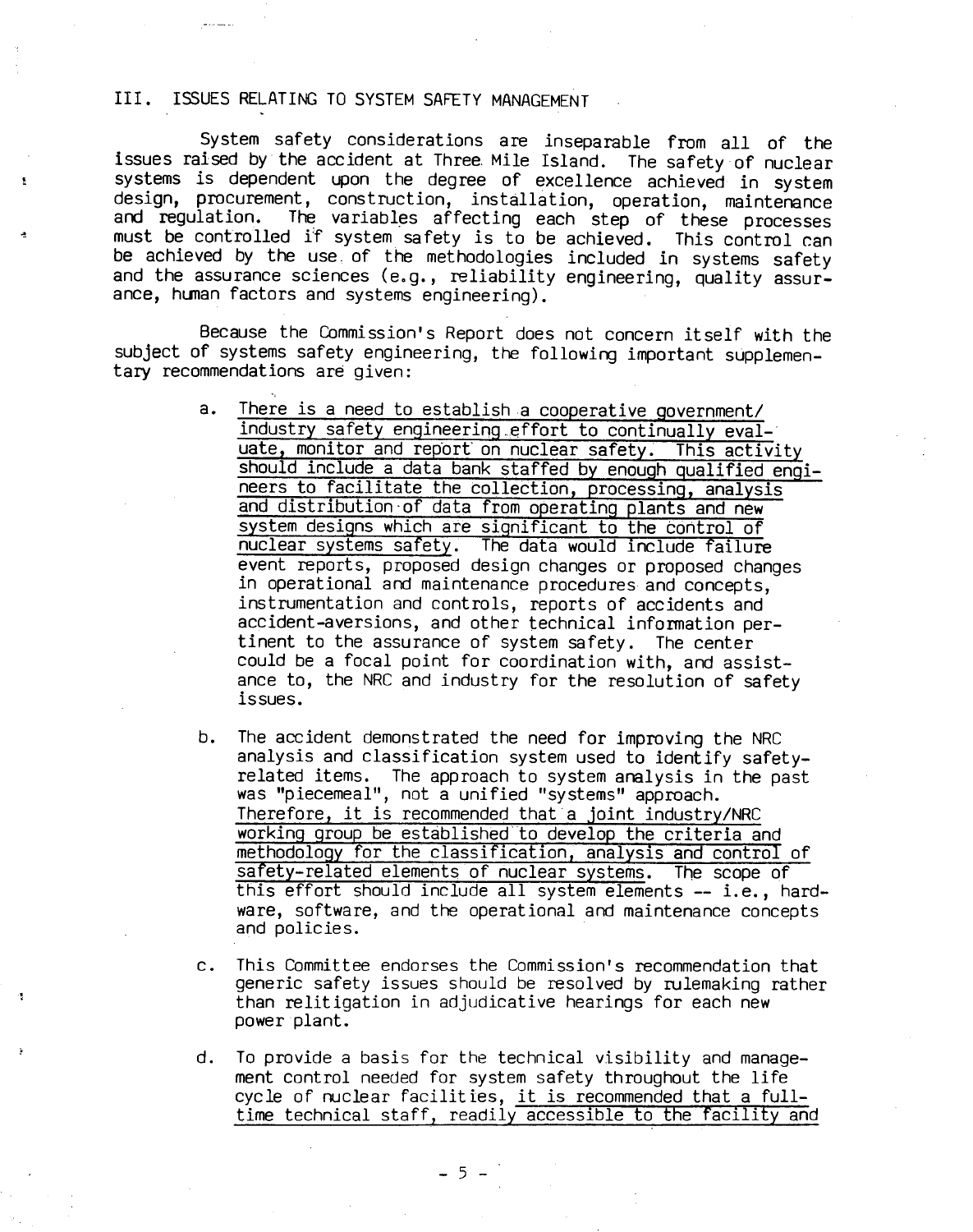independent of the organizational elements being monitored, be established to perform the continuing assessment of the performance of the facility, system, components and of the Individuals involved in operation and maintenance. The safety assurance functions of this staff should include continual emonitoring of the performance of the equipment and personnel for the prompt detection and correction of potential sources of hazards. These activities should be directed not only to ithe evaluation of normal operations, but also to the maintenance, quality control, and emergency response functions.

e. The Committee recommends that the unresolved safety issues be settled as expeditiously as possible. It is recommended that a strong analytical program and schedule be established to accomplish this task, using all of the available systems safety engineering techniques and supported by other essential engineering disciplines such as reliability, quality assurance and human factors,

 $\mathbb{R} \times \mathbb{R}$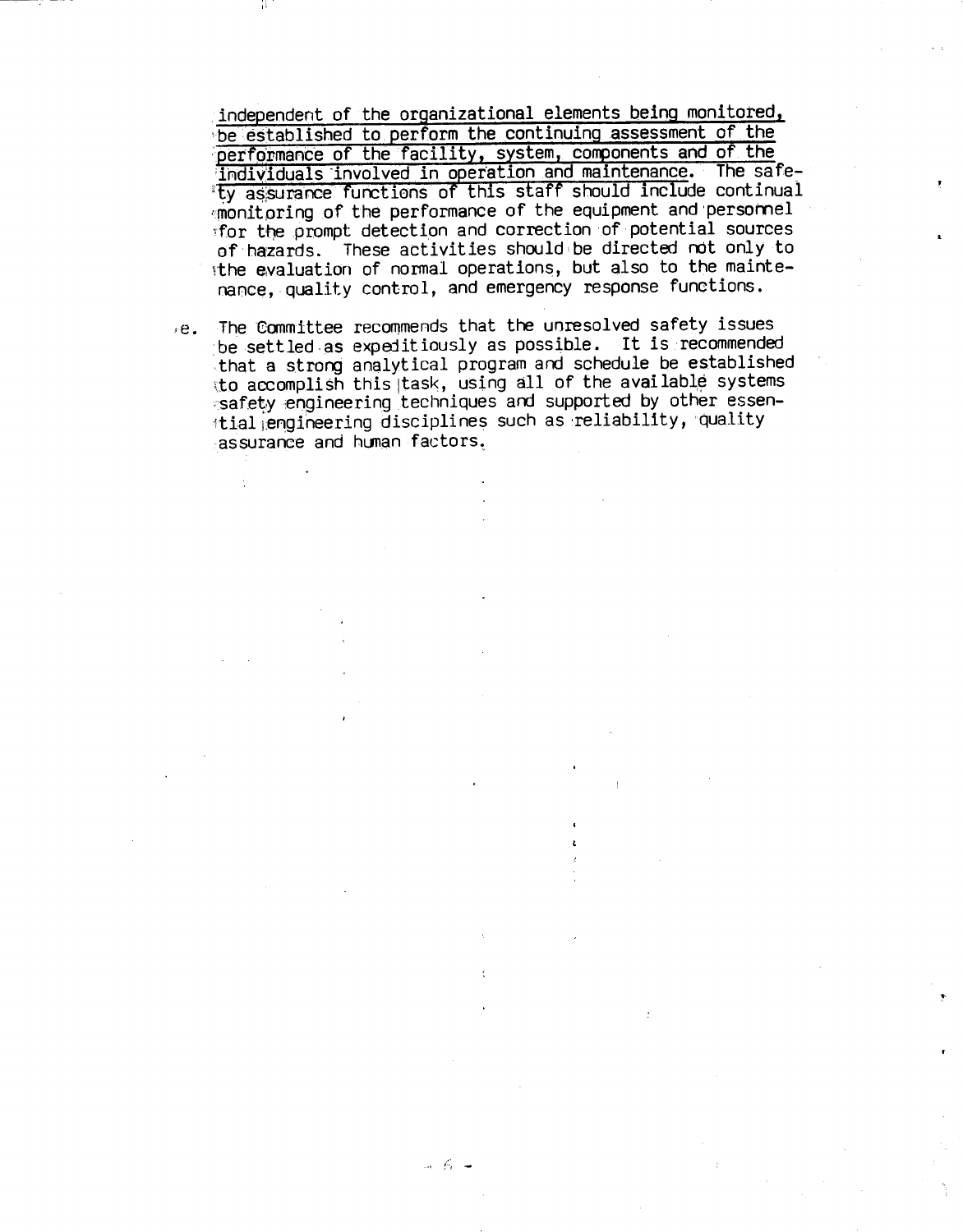#### IV. ISSUES RELATING TO EMERGENCY MANAGEMENT

The Committee supports all of the recommendations of the President's Commission in this area. We also wish to present the following statements:

- a. The planning and implementation of plant emergency procedures are mandatory management responsibilities requiring strong participation and support from engineering per-' sonnel.
- b. The federal, state and local agencies which provide services in planning and implementing emergency management should make full use of the engineering community in this area.
- c. Periodic drills of plans and procedures to be used for emergency management should be required for purposes of validation, training and improvement.

- 7 -

d. Scenarios for rehearsals should be developed in the light of plant operating practices, the probability of anticipated events, and new developments in technology. Key personnel who would be involved in evacuation planning and implementation should participate, but the general population should not be required to participate in a test evacuation.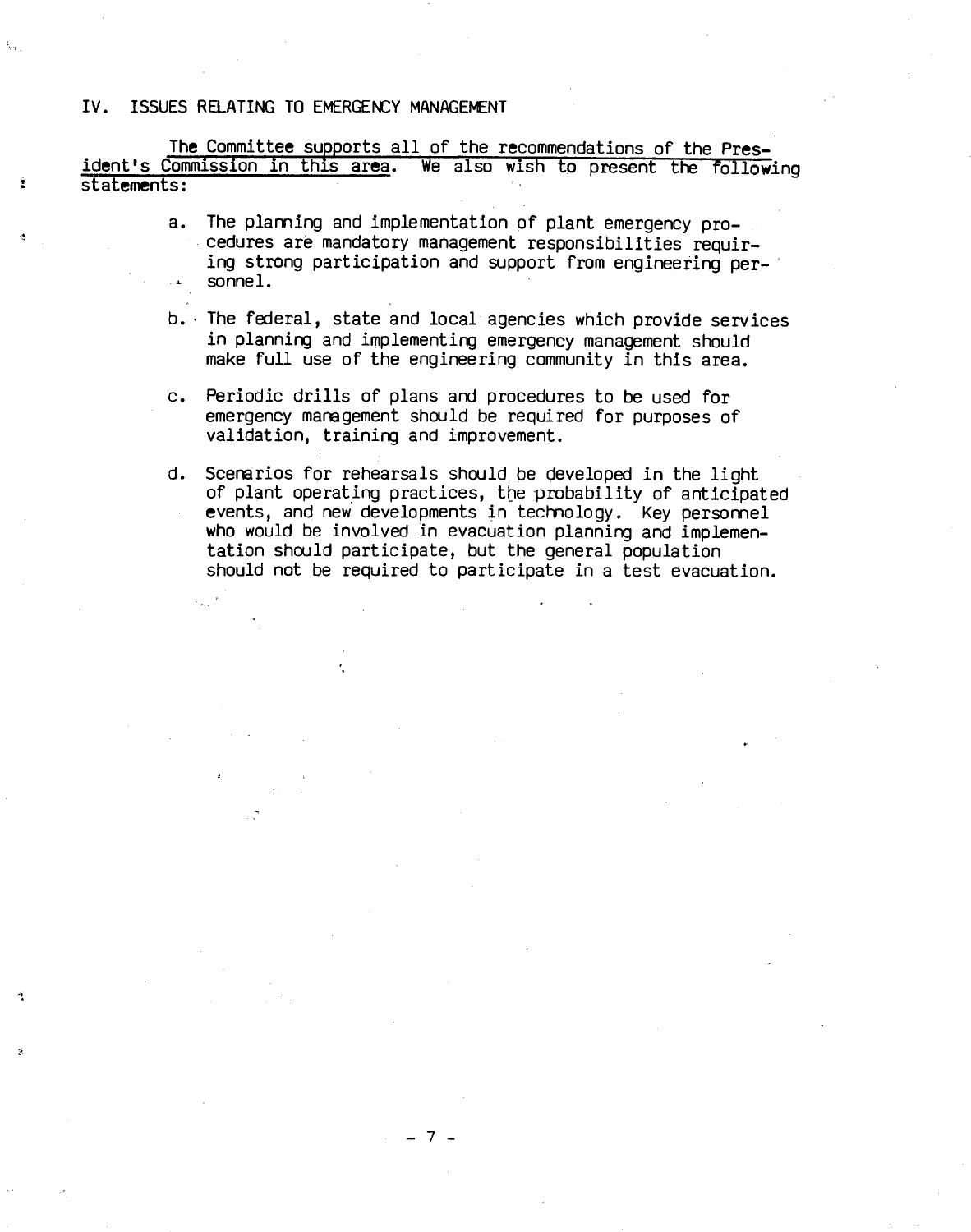#### ISSUES RELATING TO REGULATION AND LEGISLATION  $V_{-}$

ij

냪

The Committee recognizes that all issues involved in the accident at Three Mile Island may be related to legislative or requlatory and set actions, particularly those concerning system safety. It is particularly and concerned with the manner in which the Commission's Report deals with the The Commission's Report advocates that a presumption in safety area. favor of additional safety should quide any nuclear requlation. However, the Commission fails to provide guidance as to the degree of additional<br>safety desired because it has "not undertaken to examine how safe is 'safé enough'." Nonetheless, the Commission concludes that "fundamental changes are necessary if...risks are to be kept within tolerable limits." There is a need for the establishment of appropriate safety goals and/or limits.

a storie

 $\bullet$ 

This Committee agrees with Commissioner Pigford on the need to recognize that "over a long enough time period, even low-probability accidents may occur," and that there are ever-present "trade-offs between the risks and the benefits" which apply to all decisions relating to safety Therefore, the Committee recommends that the legislative or management. regulatory action taken in response to the Report be thoroughly coordinated with the engineering community to establish their technical implications before adoption.

The Commission recommended a combined construction permit and operating license hearing when practicable. This Committee endorses the idea of examining this possibility. However, it recommends that a broader study of the total licensing process be performed to improve the rulemaking procedures and to increase public confidence. The Engineers Committee supports the position taken by President Carter to strengthen the role of the Advisory Committee on Reactor Safeguards (ACRS) and continuing its independence.

The confusion that exists regarding licensing and regulation must be overcome quickly to avoid crippling effects on nuclear energy. It seems imperative that incentives be provided, and any disincentives of present regulatory practices be alleviated, so that the best of proven engineering design and practice can be fully incorporated into commercial nuclear reactors.

8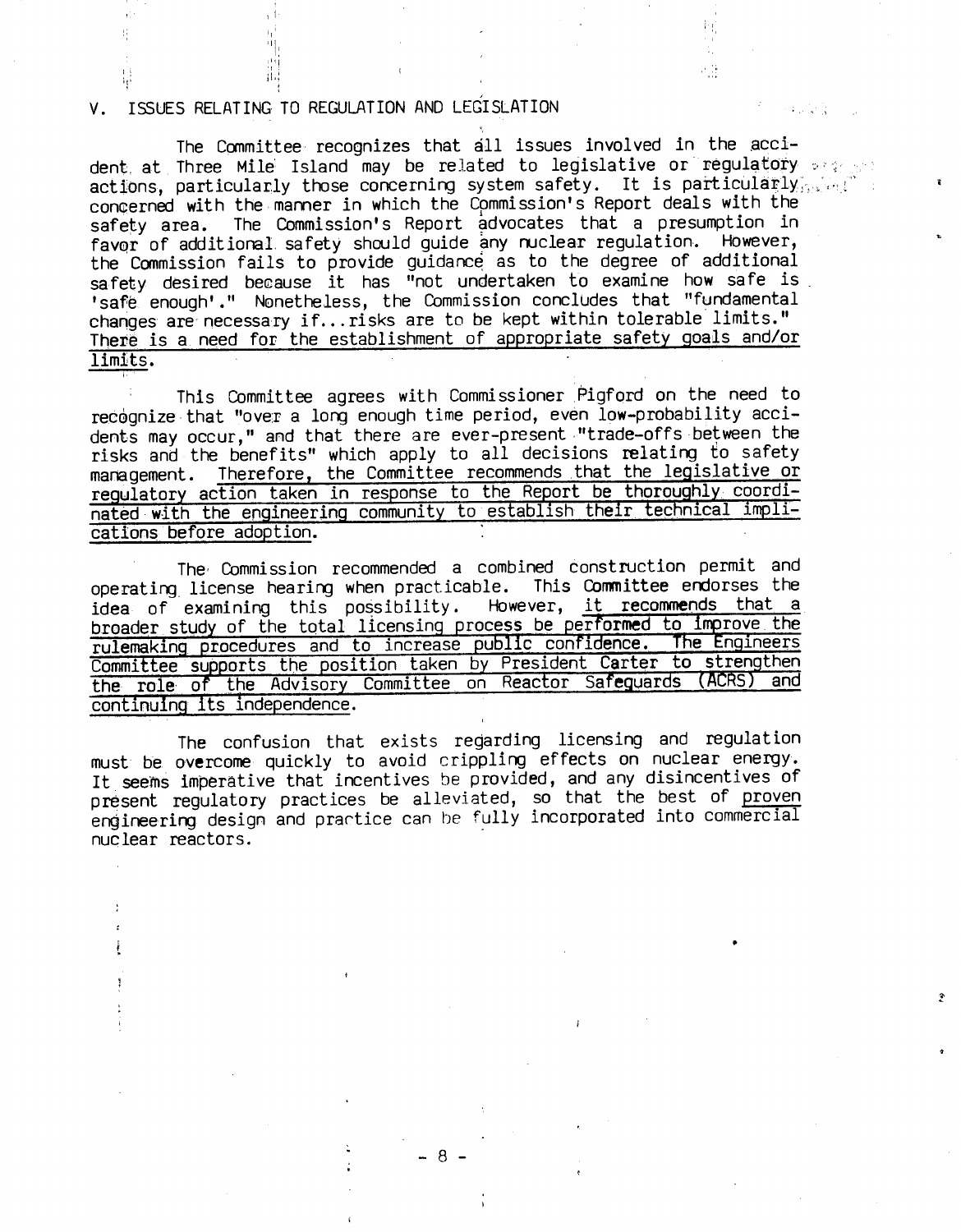### APPENDIX

### BACKGROUND INFORMATION

### ON THE MEMBERS

### OF THE **F**

### ENGINEERS COMMITTEE ON THREE MILE ISLAND

 $\bullet$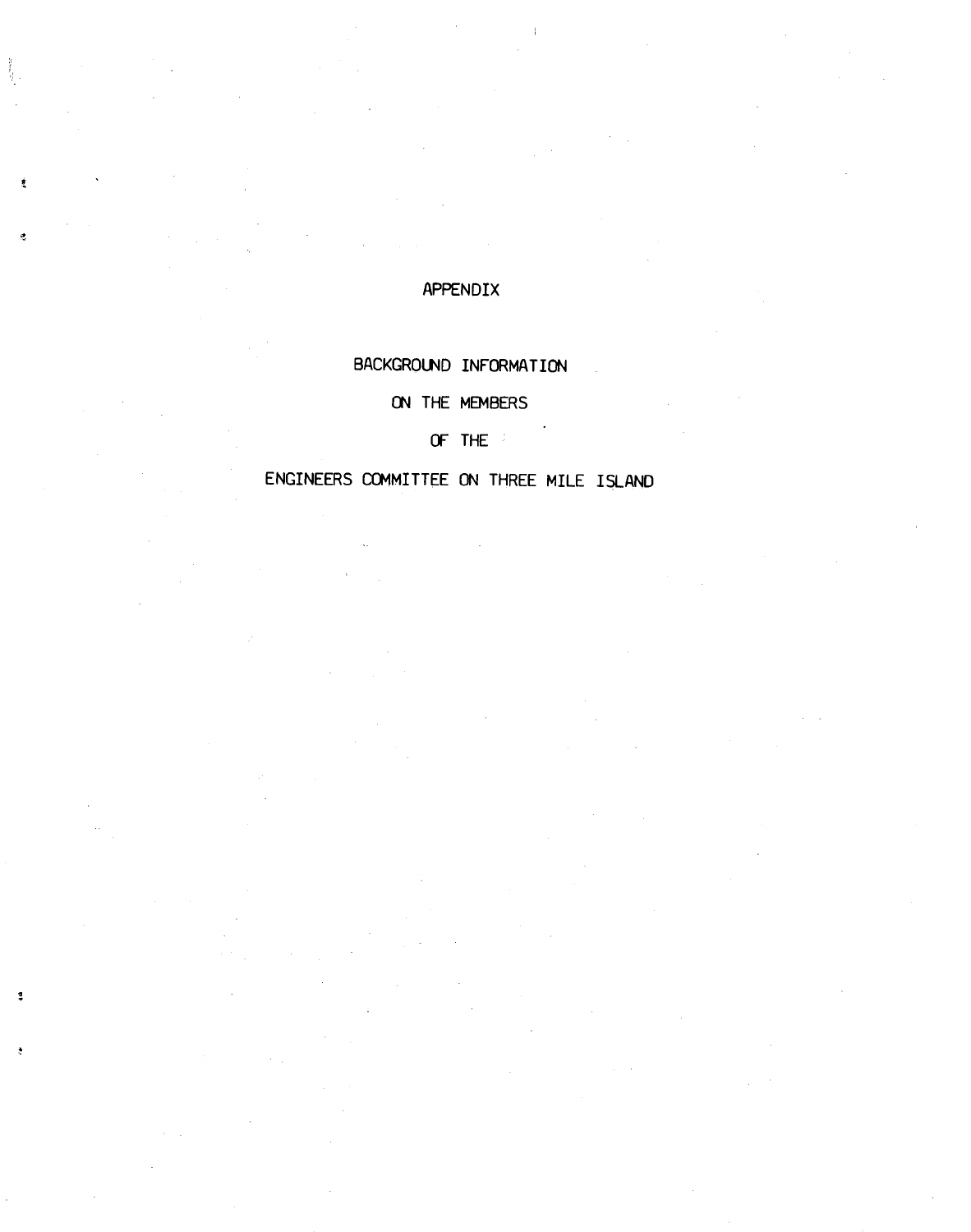$\mathcal{L}(\mathcal{L})$  and  $\mathcal{L}(\mathcal{L})$  . Let

 $\label{eq:2.1} \mathcal{L}(\mathcal{L}) = \mathcal{L}(\mathcal{L}) \mathcal{L}(\mathcal{L}) = \mathcal{L}(\mathcal{L}) \mathcal{L}(\mathcal{L}) = \mathcal{L}(\mathcal{L})$ 

 $\label{eq:2.1} \frac{1}{\sqrt{2}}\left(\frac{1}{\sqrt{2}}\right)^{2} \left(\frac{1}{\sqrt{2}}\right)^{2} \left(\frac{1}{\sqrt{2}}\right)^{2} \left(\frac{1}{\sqrt{2}}\right)^{2} \left(\frac{1}{\sqrt{2}}\right)^{2} \left(\frac{1}{\sqrt{2}}\right)^{2} \left(\frac{1}{\sqrt{2}}\right)^{2} \left(\frac{1}{\sqrt{2}}\right)^{2} \left(\frac{1}{\sqrt{2}}\right)^{2} \left(\frac{1}{\sqrt{2}}\right)^{2} \left(\frac{1}{\sqrt{2}}\right)^{2} \left(\$ 

 $\hat{\mathbf{r}}$ 

 $\label{eq:2.1} \frac{1}{2} \int_{\mathbb{R}^3} \frac{1}{\sqrt{2}} \, \frac{1}{\sqrt{2}} \, \frac{1}{\sqrt{2}} \, \frac{1}{\sqrt{2}} \, \frac{1}{\sqrt{2}} \, \frac{1}{\sqrt{2}} \, \frac{1}{\sqrt{2}} \, \frac{1}{\sqrt{2}} \, \frac{1}{\sqrt{2}} \, \frac{1}{\sqrt{2}} \, \frac{1}{\sqrt{2}} \, \frac{1}{\sqrt{2}} \, \frac{1}{\sqrt{2}} \, \frac{1}{\sqrt{2}} \, \frac{1}{\sqrt{2}} \, \frac{1}{\sqrt{2}} \,$ 

 $\label{eq:2.1} \mathcal{L}(\mathcal{L}(\mathcal{L}))=\mathcal{L}(\mathcal{L}(\mathcal{L}))=\mathcal{L}(\mathcal{L}(\mathcal{L}))=\mathcal{L}(\mathcal{L}(\mathcal{L}))=\mathcal{L}(\mathcal{L}(\mathcal{L}))=\mathcal{L}(\mathcal{L}(\mathcal{L}))=\mathcal{L}(\mathcal{L}(\mathcal{L}))=\mathcal{L}(\mathcal{L}(\mathcal{L}))=\mathcal{L}(\mathcal{L}(\mathcal{L}))=\mathcal{L}(\mathcal{L}(\mathcal{L}))=\mathcal{L}(\mathcal{L}(\mathcal{L}))=\mathcal{L}(\mathcal{L}(\$ 

 $\label{eq:2.1} \frac{1}{\sqrt{2}}\int_{\mathbb{R}^3}\frac{1}{\sqrt{2}}\left(\frac{1}{\sqrt{2}}\right)^2\frac{1}{\sqrt{2}}\left(\frac{1}{\sqrt{2}}\right)^2\frac{1}{\sqrt{2}}\left(\frac{1}{\sqrt{2}}\right)^2\frac{1}{\sqrt{2}}\left(\frac{1}{\sqrt{2}}\right)^2\frac{1}{\sqrt{2}}\left(\frac{1}{\sqrt{2}}\right)^2\frac{1}{\sqrt{2}}\frac{1}{\sqrt{2}}\frac{1}{\sqrt{2}}\frac{1}{\sqrt{2}}\frac{1}{\sqrt{2}}\frac{1}{\sqrt{2}}$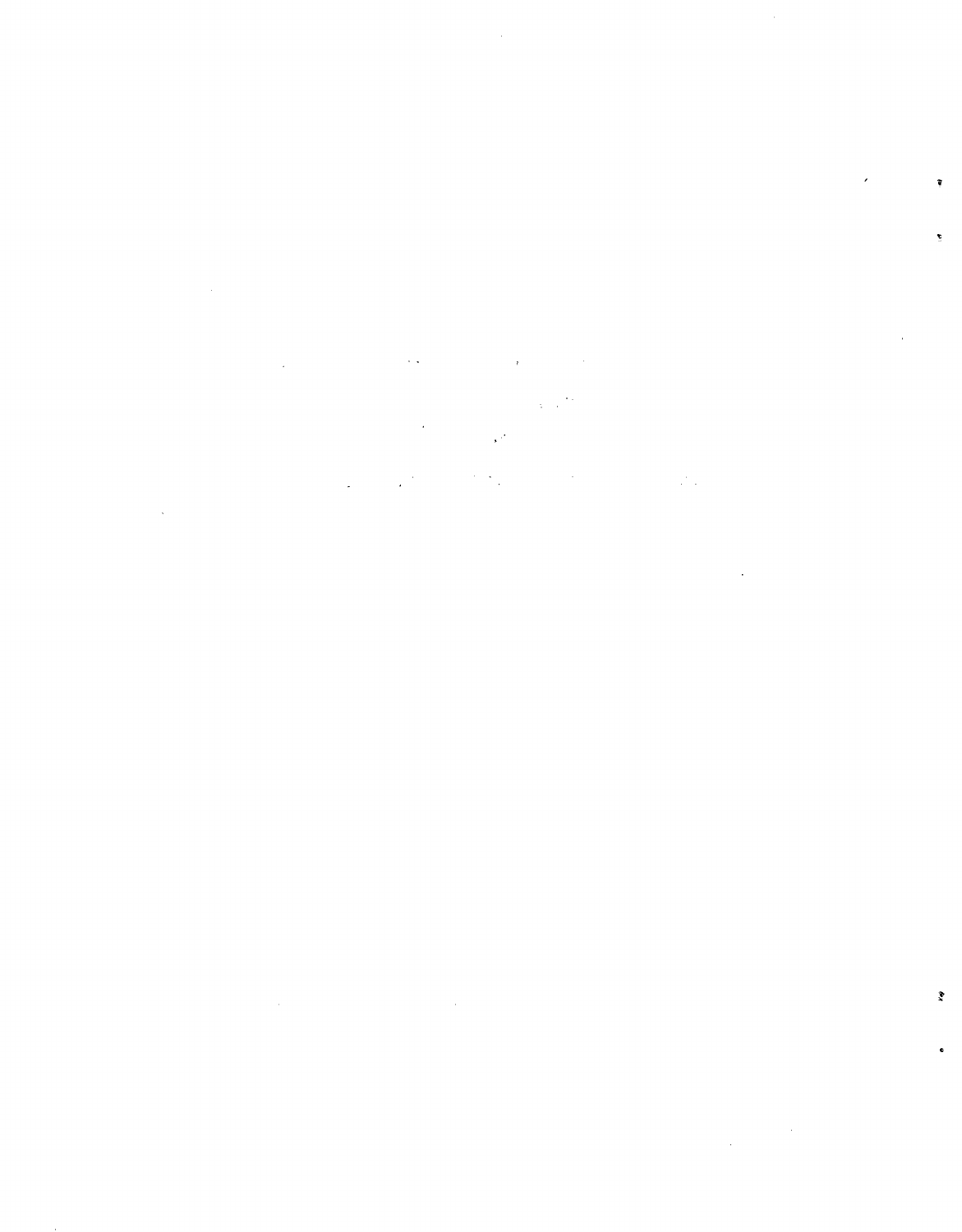#### **APPENDIX**

### Seymour Baron, Ph.D.

**!** 

--Ph.D., Chemical Engineering, Columbia University;

- --M.S., Chemical Engineering, Johns, Hopkins University;
- --B.S., Chemical Engineering, Johns Hopkins University;
- --Nuclear Engineering Training~Institute of Nuclear Science and Engineering, Argonne National Laboratory;
- --Published over forty technical papers on all energy matters with approximately thirty to forty percent of these papers in the field of nuclear engineering;
- --Served as both Chief, Nuclear Engineering, and Vice President of Engineering, Burns and Roe;
- --Director, Power Technology Division, responsible for work in the development of new technologies;
- --Currently employed, Senior Corporate Vice President, 'Burns and Roe directly responsible for work on the fast breeder reactor and participating on a number of corporate reviews of the TMI-2 accident.

Dwight Bellinger, P.E.

- --M.B.A., Management Operations Research, Seton Hall Graduate School of Business; ,
- --A.B., Statistics,' Columbia University;
- --certificate Statistical Quality Control, Rutgers University;
- --Certificate Reliability Engineering, Pasadena State University;
- --ASOC certified Quality Engineer, Certificate No. 152;
- --ASOC Certified Reliability Engineer, Certificate No. 547;
- --Consultant, Lawrence Berkley Laboratories;
- -- Twenty-eight years of experience in the management and technical direction of the reliability, maintainability, quality assurance activities in major programs in aerospace, transportation and utility systems. This experience also includes research studies in the reliability of ground electronics equipment, satellite electronics equipment, and automobile braking systems;
- --Currently employed, TRW Energy Systems, Manager, Performance Assurance, responsible for providing technical support to the Fossil Energy Office of the Department of Energy for the development and implementation of reliability, maintainability, availability, systems safety and quality assurance programs in support of the National Energy Plan.

S. Neal Broome, P.E.

--BS. ,'Civil Engineering, North Carolina State University; --Twenty years experience in engineering, management, and supervision for construction, industrial, and land development operations;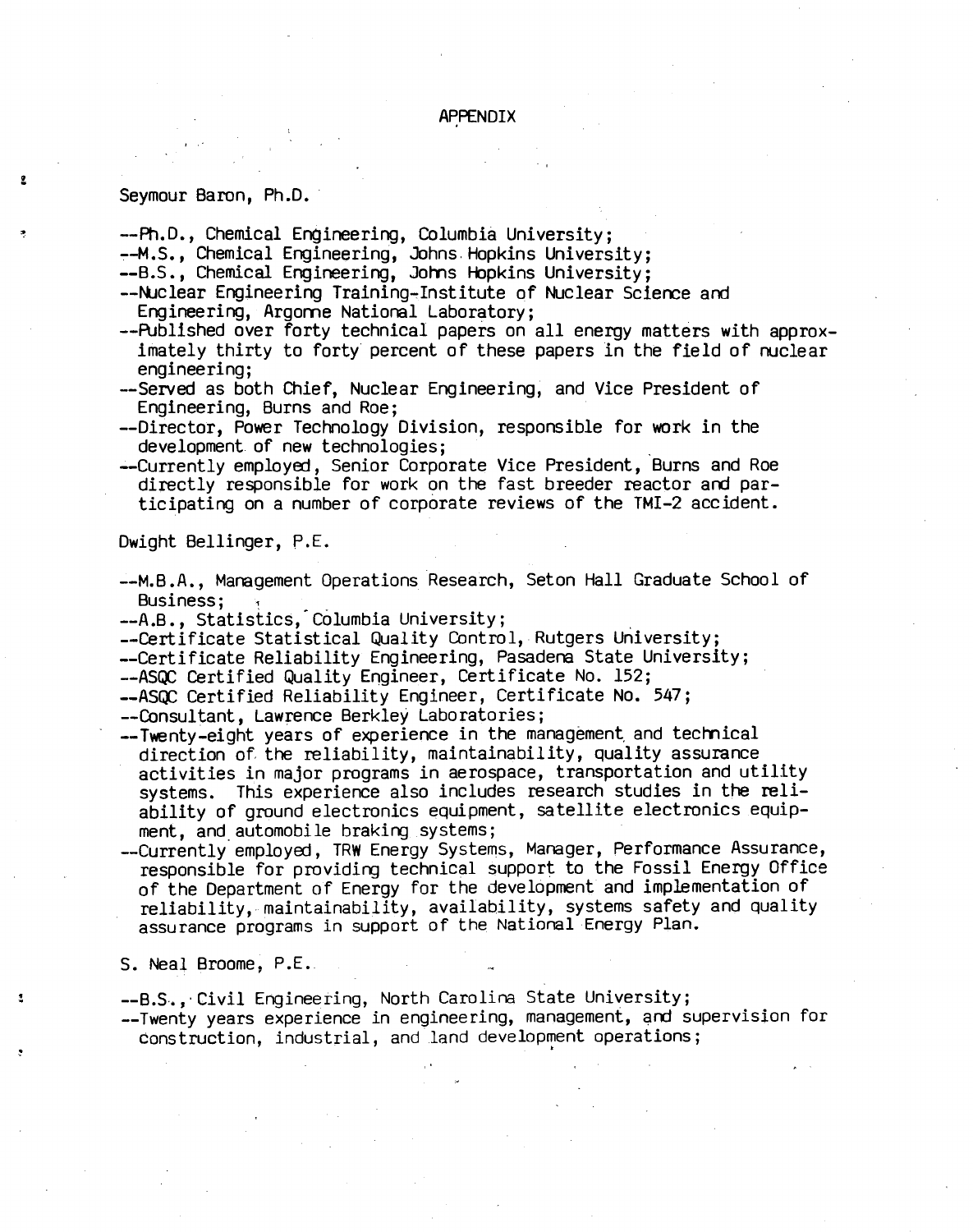-- Currently employed, McNeary Insurance Consulting Services, Inc., activities include consulting and design in fire protection, detection. and signal systems, with continuing applications of local, state, and national codes and standards. Spencer Bush, P.E., Ph.D. --Ph.D., Metallurgy, University of Michigan; --M.S., Metallurgical Engineering, University of Michigan; -B.S., Metallurgical Engineering, University of Michigan; -B.S.. Chemical Engineering, University of Michigan; -Senior Scientist, Hanford Atomic Products Operation. General Electric Company: --Supervisor, Physical Metallurgy; --Supervisor, Fuels Fabrication Development; --Metallurgical Specialist; --Consultant to the Director, Battelle-Northwest; --U.S. Nuclear Regulatory Commission, Senior Review Committee on Seismic Safety Margins; -- U.S. Nuclear Regulatory Commission, Special Task Group on Stress Corrosion Cracking. --Currently employed, Senior Staff Consultant, Battelle-Northwest. Robert Cunitz, Ph.D. --Ph.D., Experimental and Engineering Psychology, University of Maryland; --NASA and USPHS Predoctoral Fellowships; --M.S., Psychology, Lehigh University; --B.A., Psychology, Lehigh University; --Deputy Program Manager, Technical Analysis Division, National Bureau of Standards; --Chief, Human Factor Section, Center for Consumer Product Technology, National Bureau of Standards; --Chairman, Noise Control Advisory Board, Montgomery County, Maryland; --Author of nineteen papers in the field of experimental and engineering psychology; --Engineering Psychologist, Morris and Ward; --Currently employed, President, Consumer Usage Laboratories, Inc. Brian Dunfield --B.S., Engineering Management, Business Administration, Northeastern University: --A.S., Mechanical Engineering, Northeastern University; --Management Development Program, Northeastern University, College of Business Administration; --Manager, Cost.and Scheduling Department, Stone and Webster Engineering Corporation, responsible for the administration and management of resources in the implementation and maintenance of all estimating, cost engineering, cost control, planning and scheduling activities as related to power and industrial project control; --Manager, Projects Cost Division;

å.

īÍ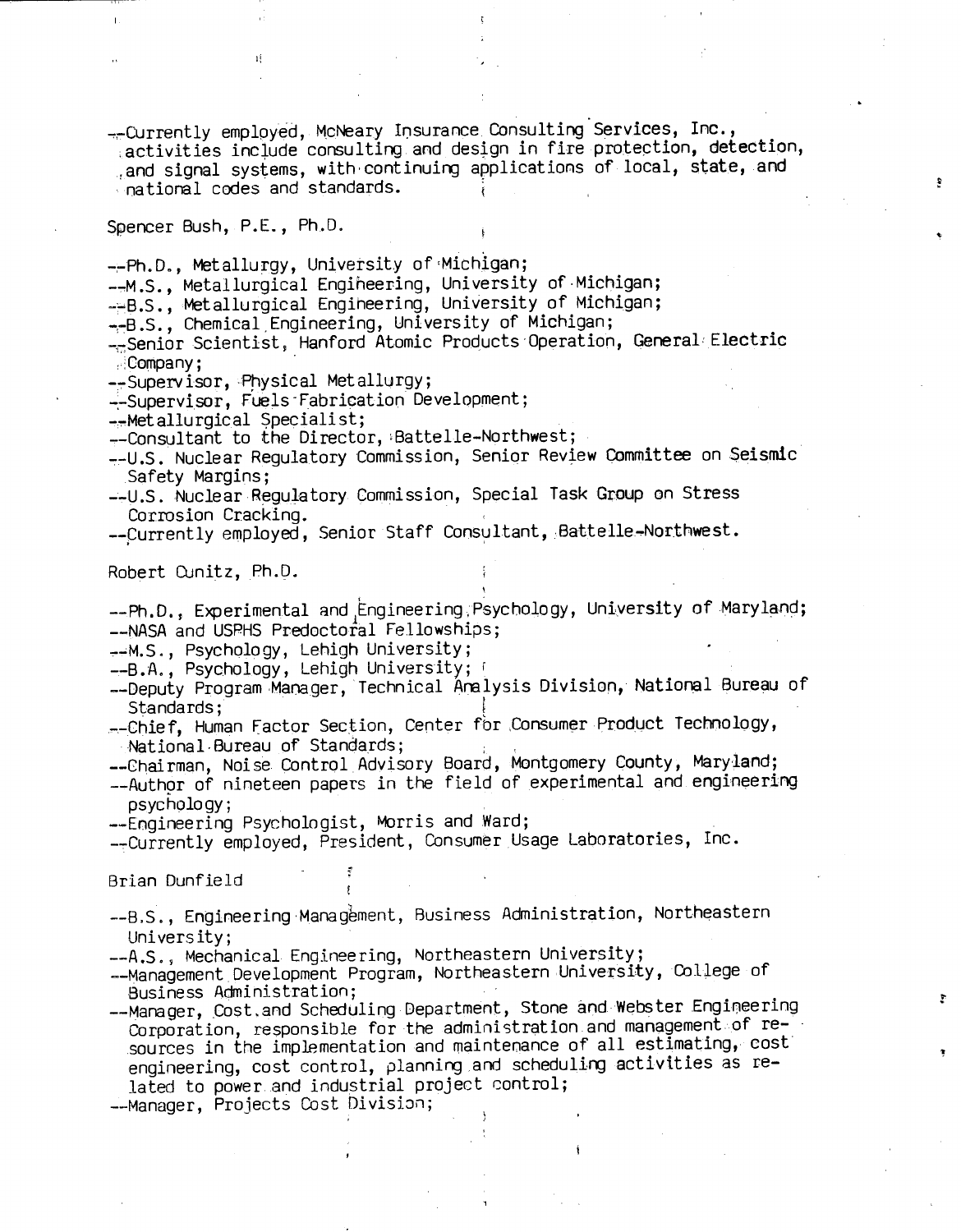--Assistant Manager, Estimating and Cost Division;

--Chief Estimator, in the Cost and Scheduling Department;

--Currently employed, Assistant Manager, Cost and Scheduling Department, Stone and Webster Engineering Corporation.

Angelo Giambusso

--Graduate courses in Civil and Nuclear Engineering, Massachusetts Institute of Technology; .

--B.S., Mechanical Engineering, Massachusetts Institute of Technology; --Power Plant Engineer with an electric utility;

--Project Manager for the First Army Package Power Reactor Plant(SM-I); --Chief, Water Reactors Branch and Assistant Director for Reactor

Projects, Atomic Energy Commission;

--Deputy Director, Division of Compliance, Atomic Energy Commission;

- --Deputy Director, Division of Radiological and Environmental Protection, Atomic Energy Commission;
- --Deputy Director for Reactor Projects, Office of Regulation, Atomic Energy Commission;

--Director, Division of Reactor Licensing, Nuclear Regulatory Commission; --Deputy Assistant Administrator for International Affairs, Energy Research and Development Administration;

--U.S. Coordinator for the International Fuel *Cycle* Evaluation (INFCE), Department of Energy;

--Currently Employed, Vice President and Manager of the Washington Operations, Stone and Webster Engineering Corporation.

J. Read Holland, Ph.D.

--Ph.D., Engineering, Physical Metallurgy, University of Kentucky;

--M.S., Metallurgy, Physical Metallurgy, University of Sheffield, England;

- --B.S., Metallurgical Engineering, University of Kentucky;
- --Materials Laboratory, Wright-Patterson Air Force Base, serving as Chief of the Advanced Metallurgical Studies Branch, associated with research and development of refractory metal alloys and with new metallurgical concepts, such as fiber reinforced composites;
- --Active in research on shockwave phenomena in crystalling solids, the application of materials in nuclear ordnance, high-strain rate effects phase transformations, and lattice defects, Sardia Laboratories;
- --Currently employed, Manager, Reactor Materials, Westinghouse Research Laboratories, directs research on irradiation effects on reactor fuels and structural materials, nuclear fuel development, development of advanced fuel cladding materials for LMFBR applications.

Philip Hufnell, P.E.

--8.M.E., University of Delaware;

- --Draftsman, E.I. DuPont de Nemours & Co., Engineering Department, Design Division;
- --Control Engineer;

--Specialist Engineer, power, heating and ventilating;

--Senior Specialist Engineer, power, heating and ventilating;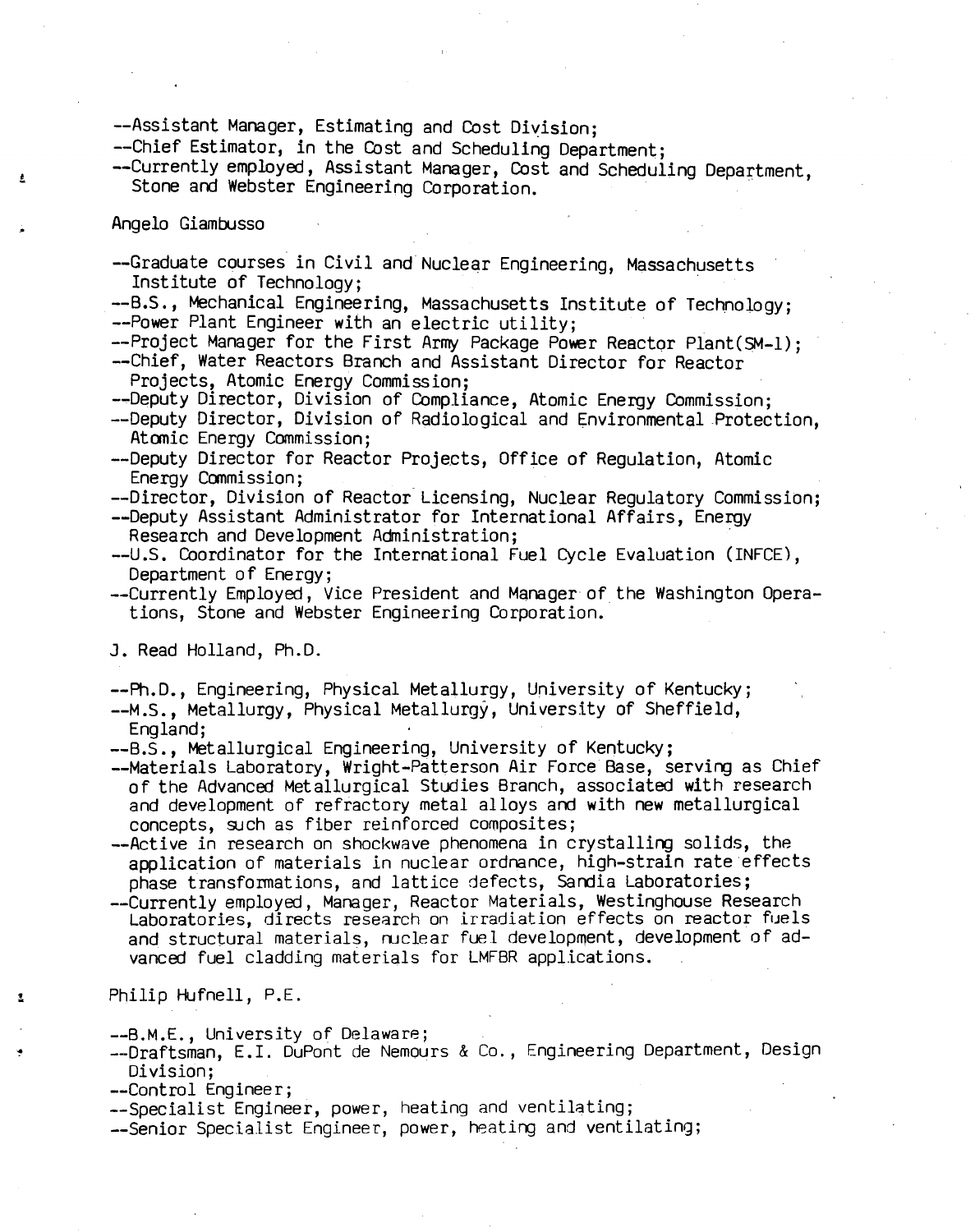$-$ -Currently employed, Project Engineer, E. I. DuPont de Nemours & Co., 'Engineering Department, Design Division, Atomic Engineering Section.

F~ank Jenkins, P.E.

-B.S., North Carolina State University;  $-$  Further advanced work, General Electric Company's Engineering Training Program; ;

 $\overline{\bullet}$ 

 $\tau$ ransmission Engineering Department, Duke Power:Company;

-~~ransmission Line Engineer;

-~Manager, Transmission Engineering;

 $-\frac{1}{2}$ Assistant Vice President, Transmission Engineering;

-~Yice President, Transmission and Electrical Installations;

--Currently employed, Vice President, Transmission, Duke Power Company.

william Koster, Ph.D.

--Professional Degrees, Mechanical and Metallurgical Engineering; ~~Background in Failure Analyses of Metallurgical Structures; --During the past ten years has been directly responsible for a series of research efforts at Metcut Research Associates, Inc., in the surface integrity area sponsored by the Air Force Materials Laboratory, the scope of this work included an assessment of the effects of various metal removal methods and ranges of operating perimeters within each method on the performance of manufactured components in service; ~~Currently employed, President, Metcut;Research Associates, Inc.

Harry Lawroski, P.E., Ph.D.

--Ph.D., Chemical Engineering, Pennsylvania state University; --M.S., Chemical Engineering, Pennsylvania state University; --B.S., Chemical Engineering, Pennsylvania State University; -- Twenty-nine years of research, development, and technical consulting in ,energy technologies and their applications; -~Instructor, Petroleum Refining, Pennsylvania state University; --Instructor, Chemical Engineering, Idaho National Engineering Laboratory 'for the University of Idaho Graduate Program; --Experiences include design, construction, and operation of nuclear power plants as well as operation and technical development of nuclear fuel processing and ruclear waste solidification plants; --Currently employed, private consultant. Jom O. Mingle, P.E., Ph.D. --J.D. Washburn University, Degree expected in 1980; --Ph .0." Northwestern University; --M.S., Kansas state University; -~B.S., Kansas State University; --Consultant, Argonne National Laboratory; --Consultant, Southern California Edison; --Consultant, Wilson & Company Engineers; --Director, Institute for Computational Research and Engineering, Kansas State University; --Resident Research Associate, Argonne National Laboratory;

--Currently employed, Professor of Nuclear Engineering, Kansas State University.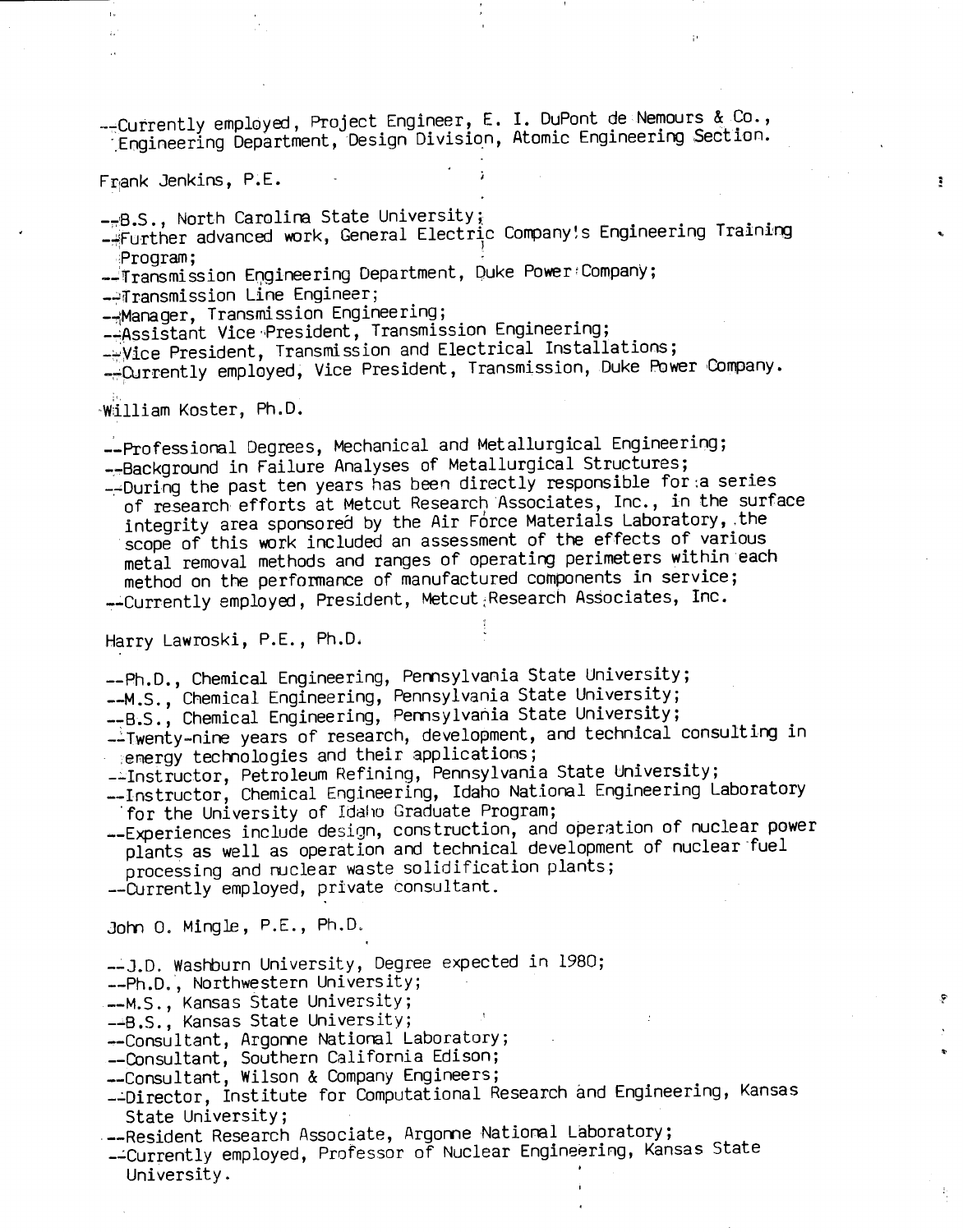#### Peter Morris, Ph.D.

!<br>!

.,e;

### --Ph. D., Physics, University of Virginia;

- --B.S., Mathematics, Swarthmore College;
- --E.I. Du Pont de Nemours and Company, Savannah River Plant production reactors, involved in developing improvements in reactor design and operation and procedures for safe operation of the Savannah River reactors;
- -- Reactor Inspector and Chief of the Reactor Inspection Branch in the Division of Compliance, Atomic Energy Commission;
- --Scientific Representative in Tokyo, Atomic Energy Commission;
- --Director, Division of Reactor Licensing, Atomic Energy Commission; --Director, Division of Operations Evaluations, Atomic Energy Commission; --Currently employed, Executive Vice President, Scandpower.

William Ramsay, P.E.

--B.S., Mechanical Engineering, University ,of Maine;

- --Thirty years of professional engineerirg and management activities related to the planning, design, and construction of mechanical systems for industrial and commercial buildings and special purpose facilities, predominately in association with Westinghouse Electric Corporation;
- --Responsibilities include the planning, design, and construction of mechanical systems including plumbing, piping, heating, ventilation, air conditioning, fire protection, and special purpose mechanical systems;
- --Design of HVAC and Support Systems, Floating Nuclear Plants, Offshore Power Systems;
- ~-Currently employed, Manager, Technical Support Commercial-Industrial Air~Conditioning Division, Westinghouse Electric Corporation.

#### Jom Reiter

--M.B.A., American University;

- --M.S., Nuclear Engineering, Columbia University;
- --B.S., U.S. Coast Guard Academy;
- --Nuclear Engineer, Columbia University;
- --Certification, U.s. Army Nuclear Plant Engineer;

--Design Review of Offshore Power Systems, Floating Nuclear Plants and U.S. Maritime Administration Nuclear-Powered Merchant Ship Program;

--Currently employed, Technical Staff, Section Head for Underwater Systems and Vehicles, American Bureau of Shipping.

A. R. Robinson, P.E.

- --M.S., Irrigation Engineering, Colorado State University;
- --B.S., Civil Engineering, University of Iowa;
- --Additional studies, Hydraulics and Sedimentation, Colorado State University and University of Minnesota;
- --Civil and Irrigation Engineer, USDA and Colorado Experiment Station, conducted laboratory and field studies on seepage, drainage, groundwater, hydraulic and measuring structures;
- --Director and Research Agriculture Engineer, USDA Snake River Conservation Research Center, responsible for construction of Center and staffing-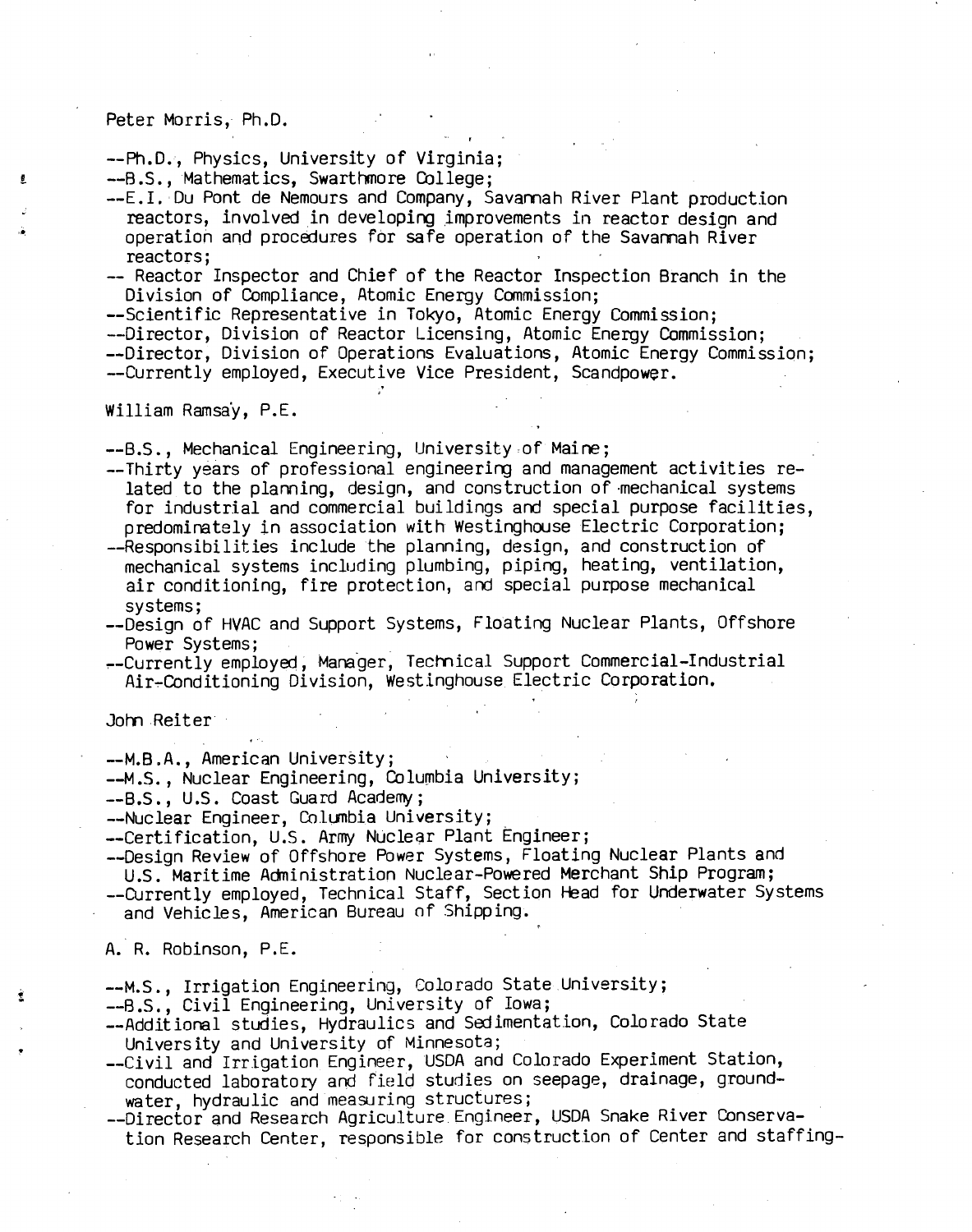for research programs that included soils, plants, water use, water management, and distribution, irrigation methods and structures; -- Director and Research Hydraulic Engineer, USDA Sedimentation Laboratory; --Director of National Laboratory which had field and laboratory research programs on hydrology, erosion, nonpoint pollution control, tillage, and cropping systems:

-Staff Scientist, USDA, SEA Agriculture Research, provided technical quidence in water and wind erosion and sedimentation research; --Currently employed, consulting engineer.

Gavriel Salvendy, Ph.D.

ăв 出.

Лī  $\mathbf{I}_{\mathcal{A}}$ 出社  $\bar{\mathbf{H}}$ 

--Diplomas in Industrial Engineering, Cost Accounting, Business Administration and Ergonomics;

--Ph.D., Engineering Production, University of Birmingham, England; -- M.Sc., Engineering Production, University of Birmingham, England;

--Author of over seventy archival publications including Editor-in-Chief of the Industrial Engineering Handbook;

--Consultant to a variety: of organizations on productivity and quality of working life improvement;

--Recipient of the 1979-80 Fulbright-Hays "Distinguished Professor Award"; --Currently employed, Professor of Industrial Engineering, and Chairman,

of the Human Factors Interdisciplinary Program, Purdue University.

Otto Tennant, P.E.

--M.A., Drake University;

--B.S.G.E., Iowa State University;

- -- Worked for General Electric two years before going into World War II as a meteorologist and navigator;
- --Application and Sales Engineer, Westinghouse Electric Corporation; --During tenure with Westinghouse Electric Corporation, successfully

completed two short courses on the engineering and application of PWR's; --Currently employed, Manager of Marketing and Technical Services Operation, Iowa Power and Light.

Harold Walton, Ph.D.

--Ph.D., Agricultural Engineering, Purdue University; --M.S., Agricultural Engineering, Pennsylvania State University; --B.S., Agricultural Engineering, Pennsylvania State University; -- Test Engineer, General Electric Company; --Instructor, Agricultural Engineering, Pennsylvania State University;<br>--Professor, Agricultural Engineering, Pennsylvania State University; --Professor, Agricultural Engineering, University of Missouri; --Currently employed, Professor of Agricultural Engineering and Department Head, Pennsylvania State University.

¢

G,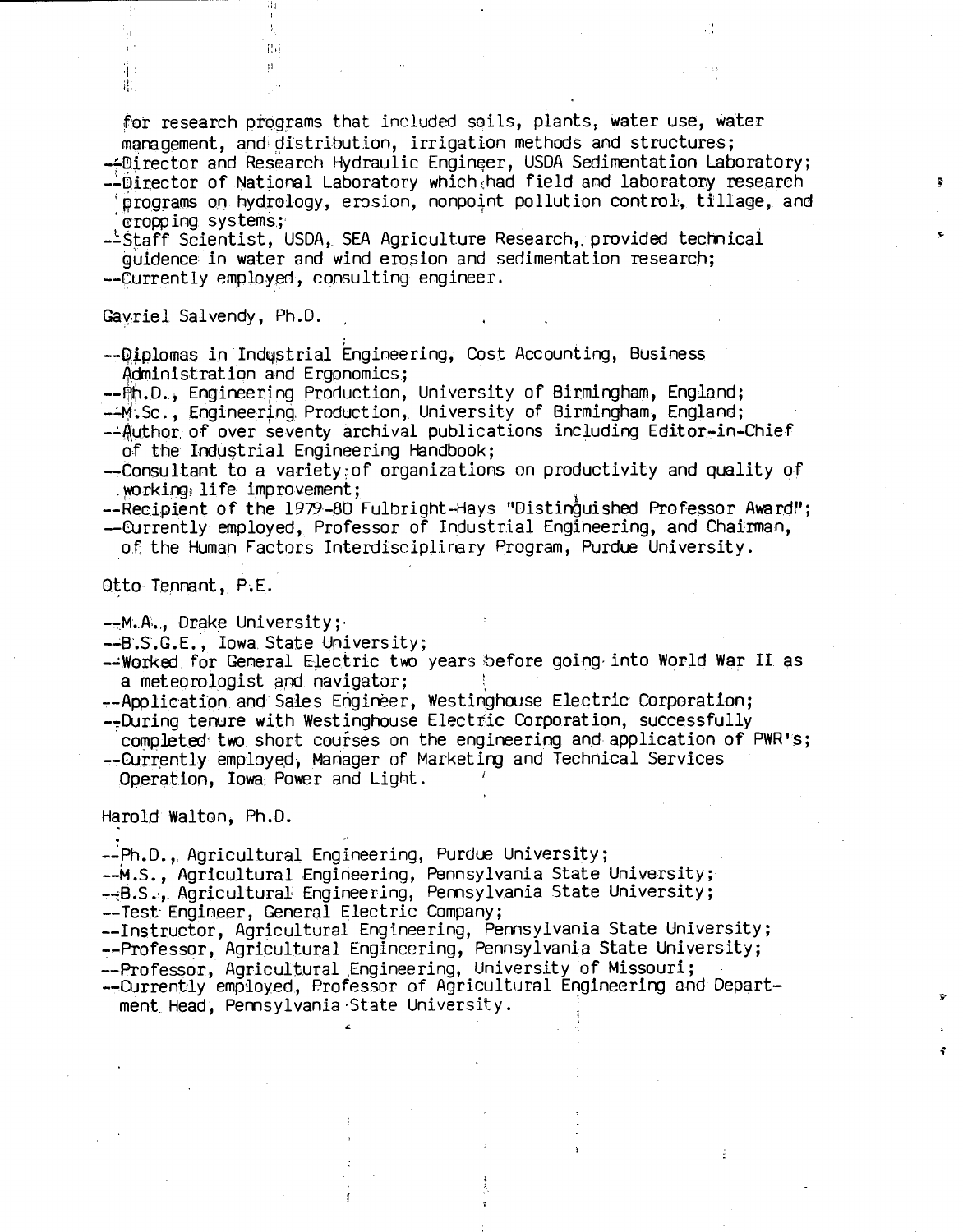Ray Walton, Jr.

--M.S., Chemical Engineering, Oregon state University;

--B.S., Chemical Engineering, Oregon State University;

--Chemical Engineer, General Electric Company;

--Technical Policy Analyst, Division of Operations Analysis, Atomic Energy Commission;

- --Senior Officer, Division of Nuclear Power and Reactors, International Atomic Energy Agency;
- --Chief, Engineering Branch, Division of Operations Analysis, Atomic Energy Commission;
- --Materials and Processing Control Engineer, Division of Operational Safety, Atomic Energy Commission;
- --Chemical Engineer, Program Manager, Research & Development Branch, Division of Waste Management and Transportation, Atomic Energy Commission;
- --Program Engineer, Research & Development Branch, Division of Waste Management, Production and Reprocessing, Energy Research and Development Administration;
- --Acting Chief, Technology Branch, Division of Waste Products, Department of Energy;
- --Currently employed, High-Level Waste Program Engineer, Division of Waste Products, Technical Branch, Department of Energy.

Monroe Wechsler, Ph.D.

--Ph.D., Physics, Columbia University;

--A.M., Physics, Columbia University;

~-B.S., Physics, City Oollege of New York;

--Engineer, U.S. Naval Air Magnetics Laboratory;

--Solid State Division, Oak Ridge National Laboratory;

--Professor, Department of Chemical and Metallurgical Engineering, University of Tennessee;

--Head, Radiation Metallurgy Section, Solid State Division, Oak Ridge National Laboratory;

--Chairman, Department of Metallurgy and Chief, Metallurgy Division, Ames Laboratory, Energy Research and Development Administration;

--Currently employed, Metallurgy, Ames Laboratory, U.S. Department of Energy, and Professor, Department of Materials Science and Engineering, Iowa State University.

Herbert Woodson, P.E., Ph.D.

--Ph.D, Electrical Engineering, Massachusetts Institute of Technology; --M.S., Electrical Engineering, Massachusetts Institute of Technology; --B.S., Electrical Engineering, Massachusetts Institute of Technology; --Fifteen years, Faculty, Massachusetts Institute of Technology; --Currently employed, Professor and Chairman of Electrical Engineering and Director of the Center for Energy Studies, University of Texas at Austin.